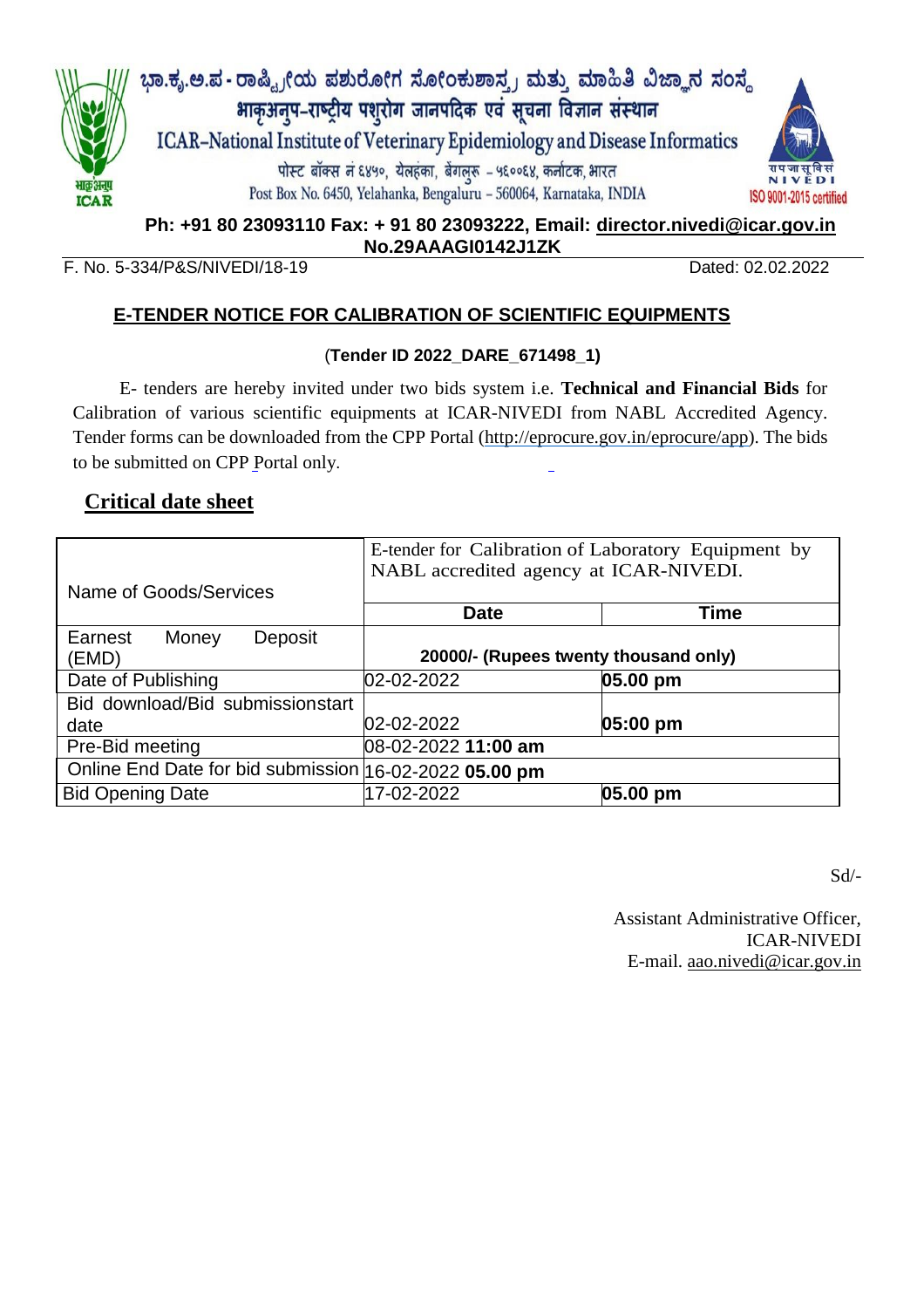# **INDEX**

| SL.          | Description                                                  | Page No.       |
|--------------|--------------------------------------------------------------|----------------|
| No.          |                                                              |                |
| $\mathbf{1}$ | Index                                                        | $\overline{2}$ |
| 2            | Pre-Qualification Criteria                                   | $3 - 4$        |
| 3            | Introduction                                                 | 5              |
| 4            | Scope of Work                                                | 5              |
| 5            | Terms & Condition                                            | $6 - 8$        |
| 6            | Instructions for online bid submission (Annexure-I)          | 9              |
| 7            | Tender Acceptance Letter (Annexure-II)                       | 10             |
| 8            | List of Instruments/Equipment for Calibration (Annexure-III) | $11-16$        |
| 9            | Price Format (BoQ Format) (Annexure-IV)                      |                |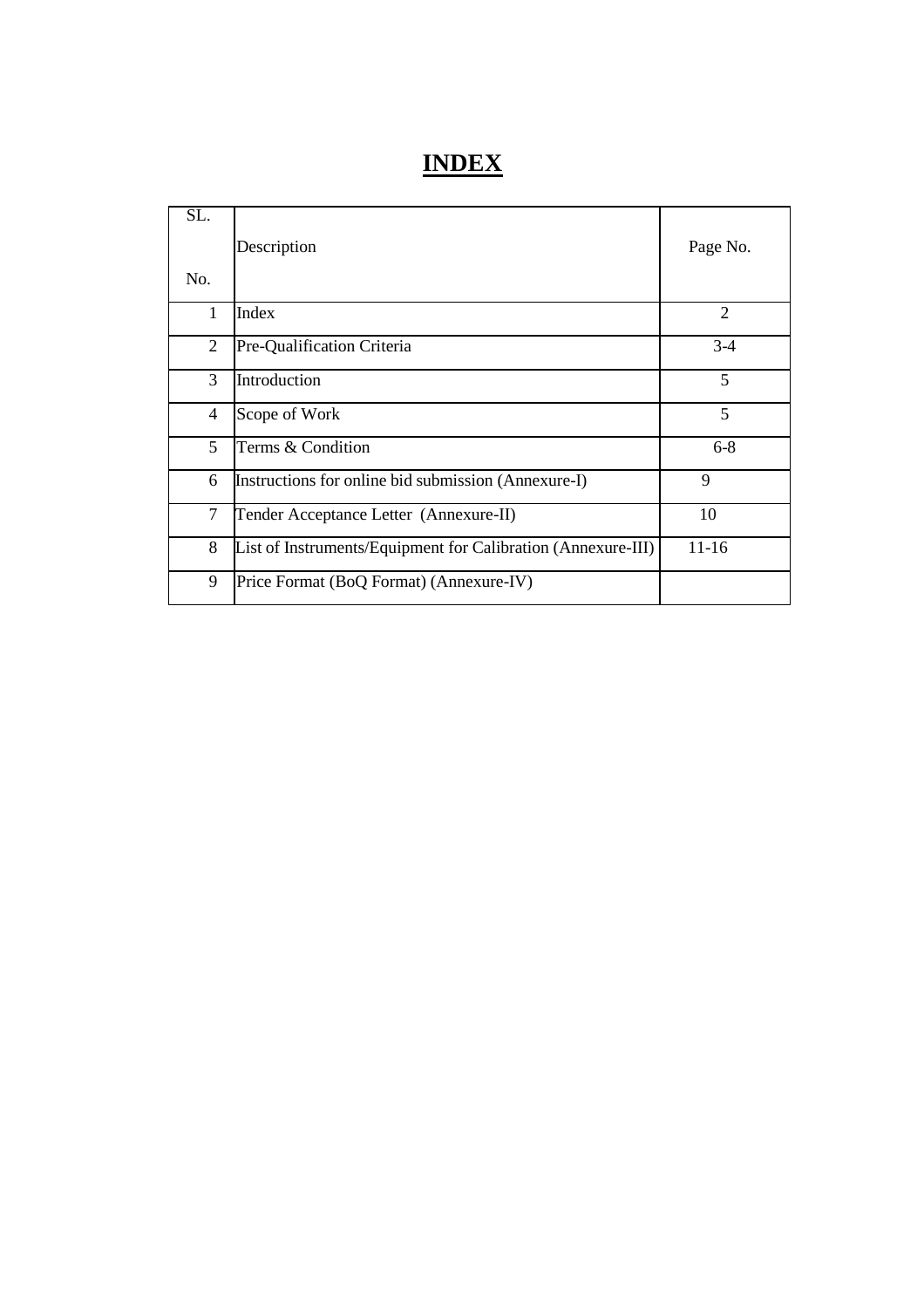### **E-TENDER NOTICE FOR FOR CALIBRATION OF SCIENTIFIC EQUIPMENTS**

### **Pre-Qualification Criteria(PQC): (**Documentary proof to be submitted)

- 1. The Bidder should have a valid PAN (Permanent account Number), GST Registration No.
- 2. The Bidder shall possess a valid accreditation from a regulatory body (NABL) in India for equipment calibration.
- 3. The bidder should have experience of having successfully completed similar work during last 3 years. Documentary proof is to be submitted.
- 4. Similar work means calibration of equipment of organization of repute such as Central Government Department/State Government Depart/Central Autonomous body. Documentary evidence in form of Certificates from clients/ Work order copies specifying the work and the amount of contract should be submitted along the offer**.**
- 5**.** Scanned copy of audited Balance sheet for the last 3 financial years**.**
- 6**.** Scanned certified copy of annual turnover and copy of ITR for the last 3 financial years.
- **7.** The submitted Tender Document must be accompanied with Signed copy of tender, Credentials, accreditation copy, Work order copies, Completion of work Certificates**.**
- 8**.** Conditional tender may disqualify so tenderers are advised to quote price as per NIT conditions only.Price Part shall be open only of the technically qualified tenderers later on and date to be notified to the qualified tenderers only
- 9. Bid security: EMD of Rs. 20000/- to be submitted in favor of ICAR-UNIT NIVIEDI A/C IN the form of DD/Fixed deposit receipt which should reach to this office on before the last of the tender submission. Claim for exemption if any, may be supported by enclosing documentary evidence.
- 10. Scanned copy of accreditation certificate for the laboratory equipment's of NABL may be provided.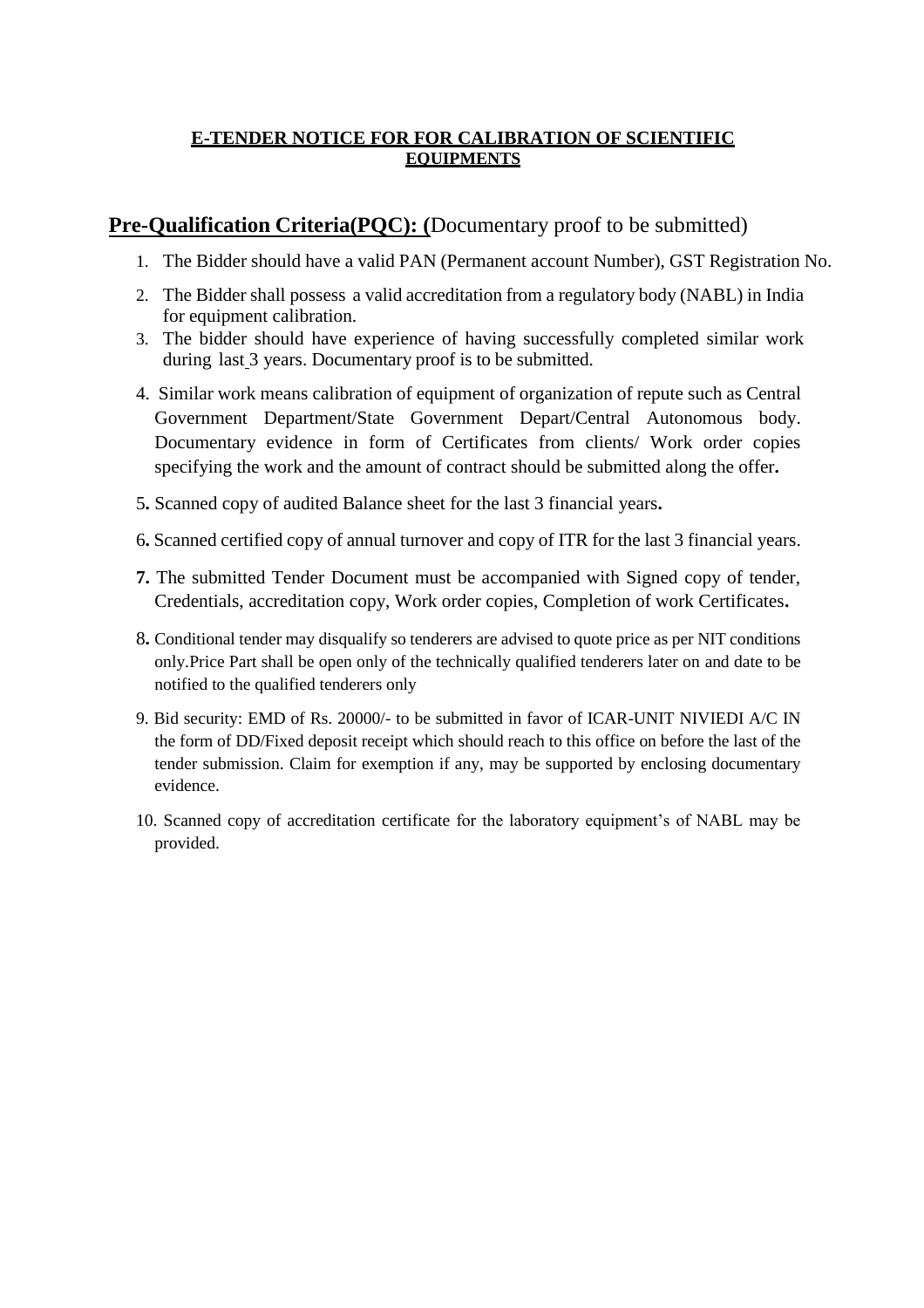### **B. Price bid requirement**

The agency/party has to submit all-inclusive cost (tax may be mentioned separately) of respective items as per financial bid (BOQ Format only). Price for each item as per the list of equipment may also be uploaded in PDF format. Price bid of technically qualified bidder only will be opened.

| <b>Items</b>                                                                                 | All Inclusive Unit Cost (Rs/-)                              |  |  |  |
|----------------------------------------------------------------------------------------------|-------------------------------------------------------------|--|--|--|
| Calibration<br>A. Onsite<br>( <i>item-wise</i> )<br>per<br>equipment)- As per list enclosed. | To be mentioned against each items in the enclosed<br>list. |  |  |  |
| B. Taxes (if any)                                                                            | To be mentioned against each items.                         |  |  |  |

**Incomplete tenders which are not accompanied with all the required Documents and Conditional Tenders are liable for rejection without assigning any reason thereof.**

The Technical-Bids shall be opened online on the due date & time mentioned in the Tender Notice. The price-bid of only tenderers whose offers are found technically suitable shall be opened subsequently.

The rate is to be quoted only as per price format of tender document failing which your offer shall be rejected. It is to be noted that tenderer should quote rate for all items/some item or part of mentioned in the price format.

### **The rate quoted will remain firm till completion of the contract.**

(i) If all bidders quote for all items, then the total cost shall be the only deciding factor of

L-1bidder.

(ii) If some of the bidders quote for some of the items, then work will be split to two or more bidders as per lowest price of individual items.

**Bid evaluation Criteria:** Bid is the responsibility of bidder and no relief or consideration can be given for errors and omission by the bidder inadvertently or adherently. Bid with incomplete information is liable for rejection.

The techno-commercial part of bid shall be evaluation criteria and other requirements / documents as indicated in the bidding document. Techno-commercial bid containing price shall be summarily rejected. Non submission of details /documents as per above may lead to rejection of bid.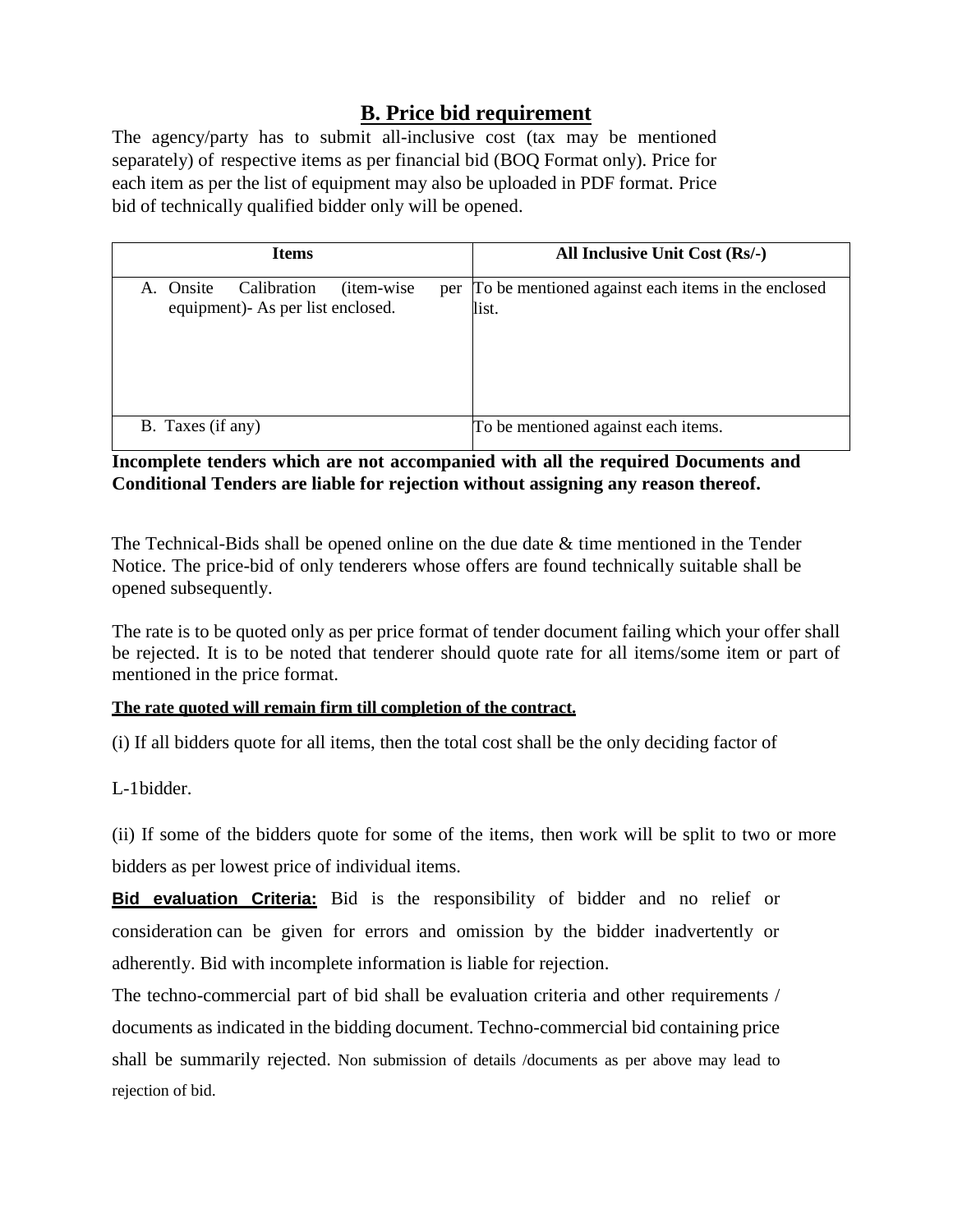### **Introduction:**

National Institute Of Veterinary Epidemiology And Disease Informatics, formerly known as Project Directorate of Animal Disease Monitoring and Surveillance (PD\_ADMAS),has a long successful history of delivering predicted informatics and solutions for various animal diseases. The institute has been setup under the regulations of Indian Council of Agricultural Research (ICAR).

Indian Council of Agricultural Research (ICAR), a Central Government organization under the Department of Research and Education, Ministry of Agriculture, Government of India, set up an All India Research Project on Animal Disease Monitoring and Surveillance, (AICRP on ADMAS). aiming towards providing the country with comprehensive animal health information, prevalence of diseases in temporal and spatial relation and forecasting and forewarning of the animal diseases, to help in taking necessary control or preventive measures for the specific diseases affecting livestock and poultry during 1987.

### **Schedule of requirement for calibration of equipment at ICAR-NIVEDI**

Calibration of various scientific equipment located at ICAR-NIVEDI, Ramagondanahalli, Yelahanka, Bengaluru- 560064

- List of equipment to be calibrated is available in annexure III.
- The equipment's are to be calibrated against certified equipment having a valid relationship /Traceability to nationally / internationally recognized standards like NABL
- Calibration agency should be accredited for on-site calibration for the list of equipment, However if any equipment which requires calibration at their facility, then the cost will be borne by the bidder.
- Agency must show the methodologies to be used for calibration of equipment in the technical bid.
- **Validity of Bid**: The bid should be valid for 90 days from due date of opening Tender.
- All tools, tackles, standards, machinery etc. required for satisfactory completion of job shall be arranged by the bidder.
- Firm/Agency should provide certificate of equipment in respect of each equipment with date of validity and same should be pasted on the equipment for verification.
- For calibration of **Biosafety Cabinet**, the parameter like HEPA filter leak test, inflow velocity test, Down flow velocity test, Airflow pattern test. Light test and Noise test.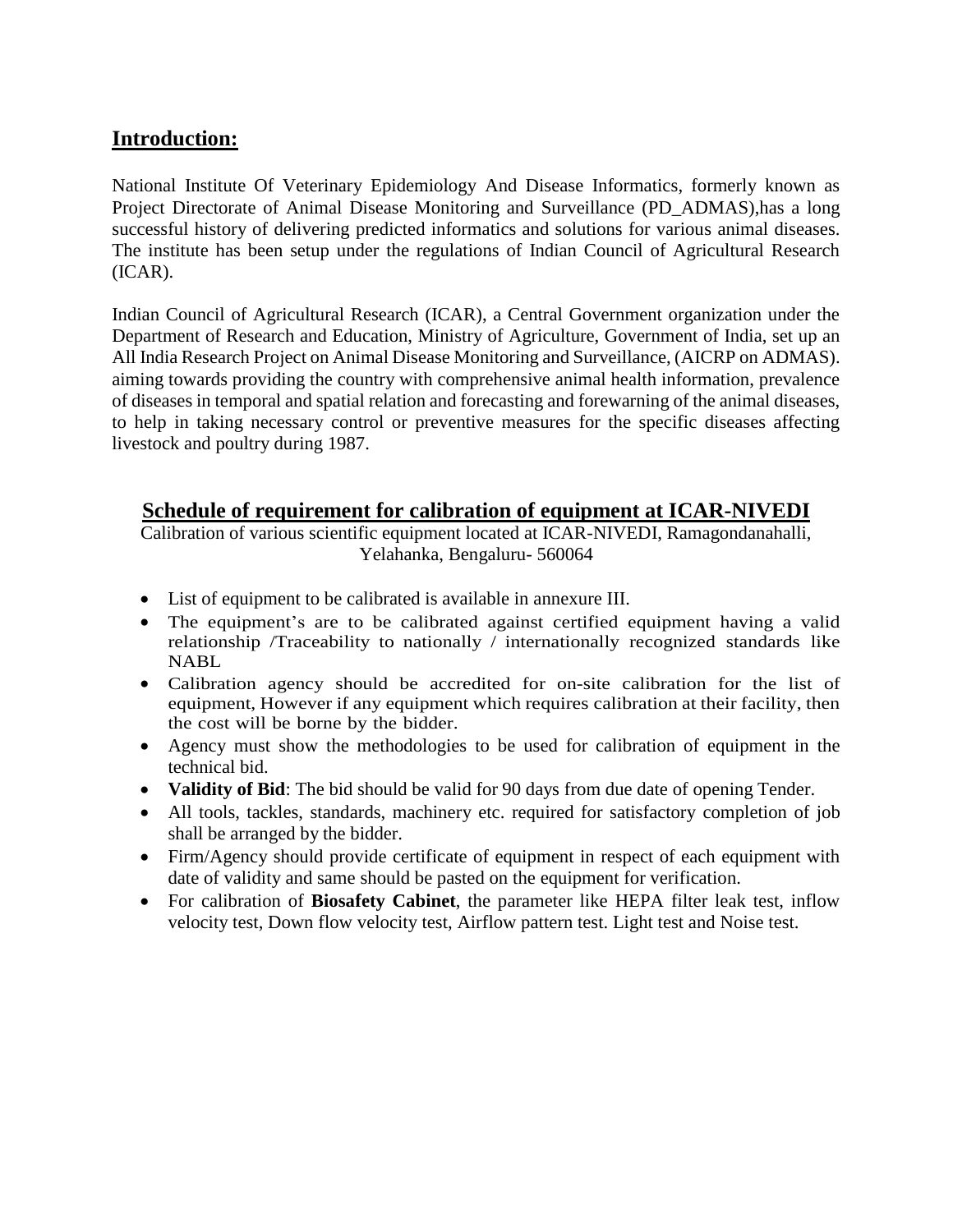### **General Terms & Conditions:-**

**Payment**: - 100% payment will be made after satisfactory completion and acceptance of calibrated instruments along with the calibration c Certificates at ICAR-NIVDI.

- 1. **Completion of Work**: Within 2 (two) weeks from the date of issue of work order.
- 2. **Custom Duty**/GST Exemption: ICAR- NIVEDI will provide necessary certificate as ICAR-NIVEDI is registered with DSIR for the purpose of availing Custom Duty exemption, ICAR-NIVEDI shall be providing the above certificate along with the supply order. Subject to above, indicate applicable Duty.
- 3. **Warranty / Guarantee**: 12 months, the instrument must be calibrated to the desired accuracy. Calibration certificate (Mother certificate) of standard equipment against which the instruments are calibrated also to be submitted.
- *4.* **Security Deposit**: On acceptance of the tender, within the period specified by the Institute, the Service Provider for Calibration shall deposit an **amount of 3% of the total value of the work order** as Security Deposit. ICAR-NIVEDI shall be entitled to forfeit the Security Deposit or any part thereof without prejudice to any other remedies provided in the contract or available under the law. **The security Deposit shall be in the form of Demand Draft/FDR OR Bank Guarantee issued by a Nationalized / Schedule Bank, valid for 12 months, drawn in favor of ICAR-UNIT NIVIEDI A/C IN**
- *5. If the Service Provider for Calibration fails in fulfilling above-mentioned terms and conditions, such failure will constitute a breach of the contract and the Institute shall be entitled to make other arrangements at the risk and expense of the Service Provider for Calibration.*
	- *a. On due performance and completion of the warranty period in all respects, the Security Deposit will be returned to the party without any interest.*
	- 6. Copy of GST certificate should be provided.
	- 7. Current valid certificate of registration including its annexure, in case, registered with SSI/ MSME / NSIC etc. Must be provided with the Bid and name of the authorized signatory also to be provided with the bid.
- 8. The instrument / measuring equipment are to be calibrated as per nationally / internationally recognized standards like NABL.
- 9. Calibration agency should be accredited for on-site calibration for the list of equipment, However if any equipment which requires calibration at their facility, then the cost will be borne by the bidder.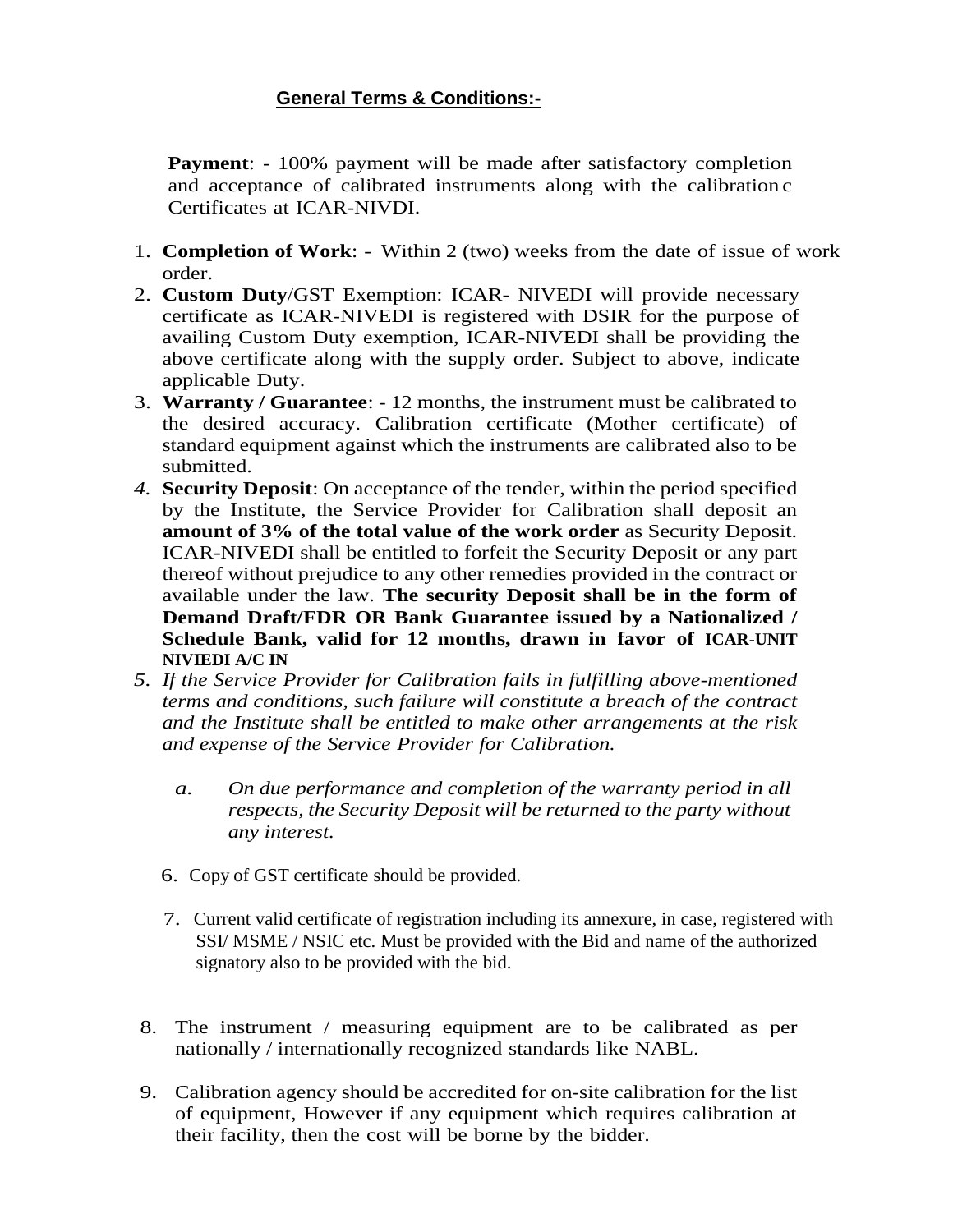- 10. The Tender submitted after the due date and time shall be rejected. Your quotation must be clearly legible, duly signed by authorized signatories. Any erasure or alteration must appear specifically in the quotation and signed by the authorized signatory.
- 11. The award of work shall not be assigned, transferred or sub delegated to other Contractors.
	- 12. **Right to accept / reject**: The Director of the Institute reserves the right to accept/reject **any** or all tender without assigning any reason whatsoever.
	- 13. **Failure and Termination:** If the agency for Calibration fails to deliver services within the period prescribed in the contract ICAR-NIVEDI may without prejudice to its right to recover liquidity damages for breach of the contract, be entitled at its option.
	- 14. To recovery from the Service Provider for Calibration as agreed liquidated damages, by way of penalty a sum equivalent to .05 percent of the price of services or part thereof which the Service Provider for Calibration has failed to provide within the period fixed for services for schedule for each week subject to 10 percent of contract price.
	- 15. Rate for calibration should be quoted in Indian Rupees and in round figures only.
	- 16. There should not be any revision of rate during contract period except changes in taxes, whenever notified by govt.
	- 17. The supplier should have experience of last 03 years (2019, 2020 & 2021) in Calibration of Laboratory. Equipment's, in any Government Institute/Any NABL accredited Laboratory. Attested copy of necessary certificate from authorized Signatory should be enclosed. Documentary proof to be enclosed with the technical bid.
	- 18. The firm should be responsible if any mishap take place on account of non-conformities of safety standard and rules on their part.
	- 19. No Advance payment will be made to the party.
	- 20. No damage or repair to any of the equipment's/instruments shall be caused during/out of the calibration process. If any damage occurs, the service provider shall be responsible for the repair / replacement of the same to the satisfaction ofthe competent authority at their own risk and cost. The decision of Director, ICAR-NIVEDI in such cases will be final and binding to the bidder.

### **21. VERIFICATION OF SERVICE:**

Services shall be accepted subject to the complete satisfaction of officers as nominated by competent authority. Any defect found in the work done during service or later found to be of "Not of standard quality" on testing,will render the work open to rejection and decision of the Director, ICAR-NIVEDI, shall be final and legally binding.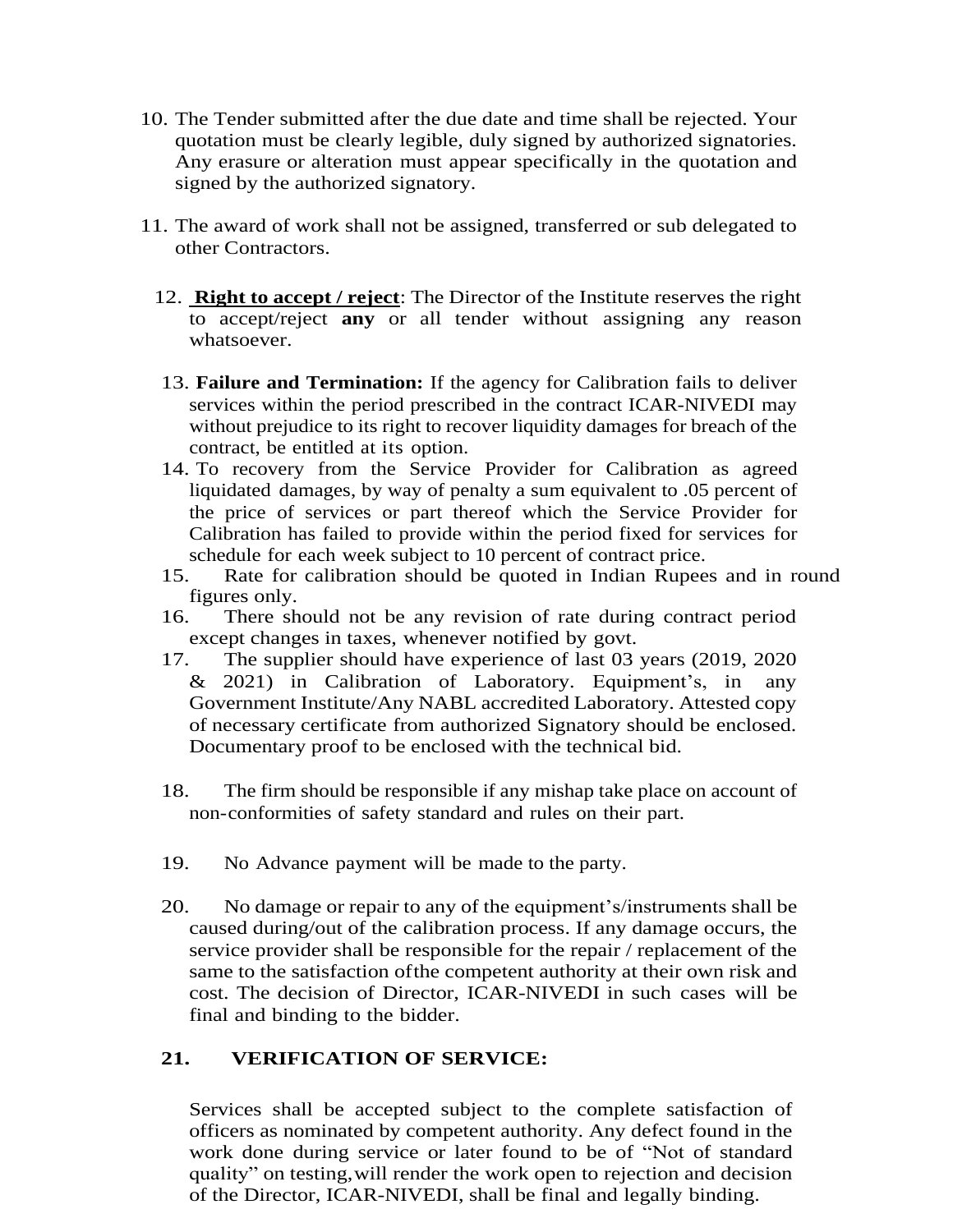22. The payment to the agency for Calibration will be made mandatorily by electronic mode. Hence the agency for Calibration is instructed to supply the following information along with the tender.

Name the Bank

Name of the

branchAccount

Number IFSC

Code

MICR Number

- 23. The rates quoted are for one complete round of calibration for the mentioned equipment's.
- 24. The quoted rates will include all costs including GST or any applicable tax.
- 25. The Institute reserves the right to split the Order in more than one bidder as per requirement. The quantity / number of equipment can be increased or decreased as per Institute/ Lab requirement.
- 26. The bidder may satisfy himself by actual inspection of the equipment regarding their specification and other details to be calibrated. The decision of ICAR-NIVEDI will be final.
- 27. The final bills submitted will be based on the actual equipment's calibrated.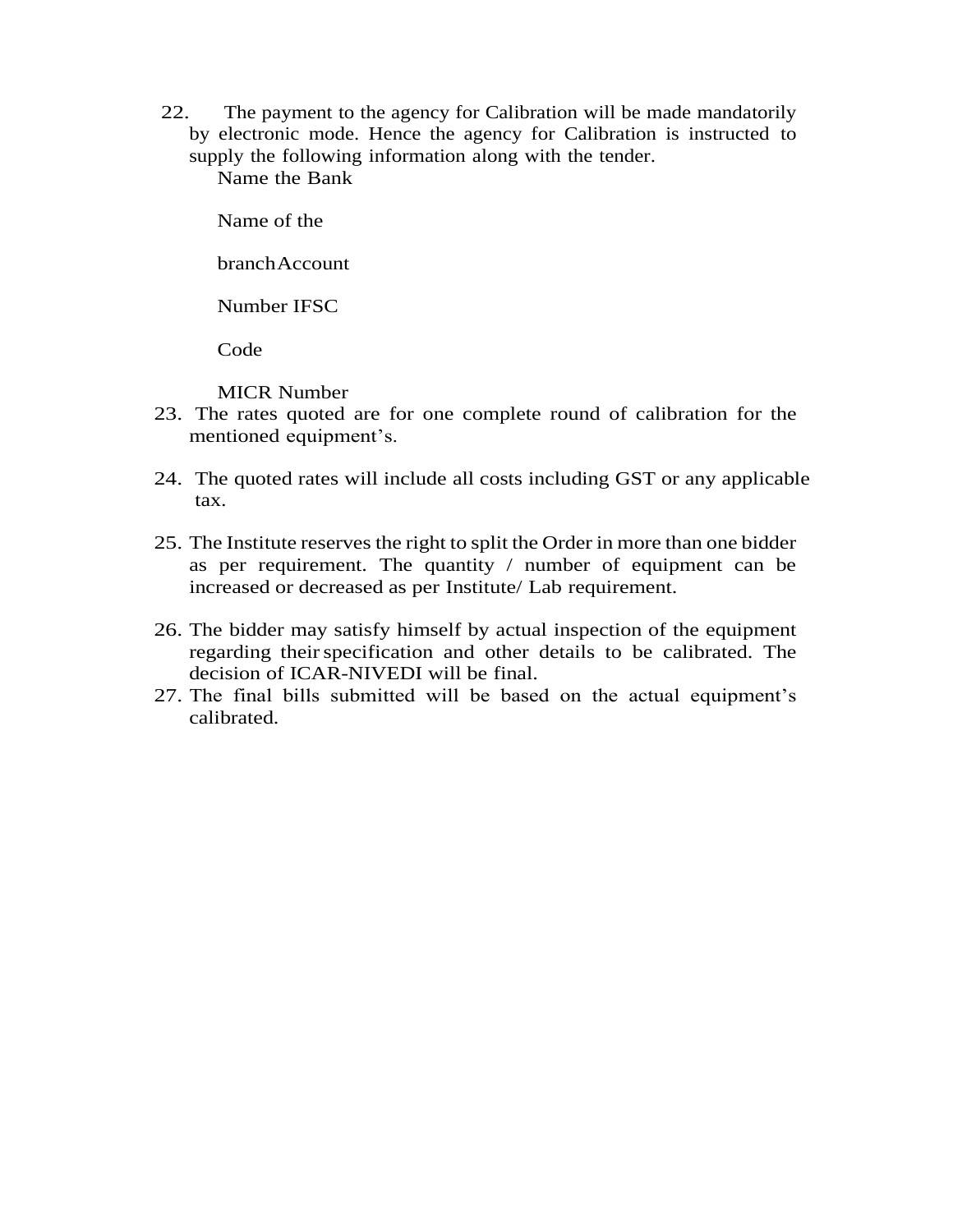#### **General Conditions For E- Bid:**

- 1. The bidders should have valid class 3 Digital sign certificate with encryption.
- 2. Bidders are requested to register on E Tendering portal and also please read the instruction on our website nivedi.res.in as well as on instruction on our website [nivedi.res.in](http://www.nib.gov.in/) as well as on https://eprocure.gov.in/epublish/app.
- 3. Tenderer may download the Tender Enquiry documents from the institute website i.e., http://nivedi.res.in
- 4. The submission of tender can only be done through E Tendering portal.
- 5. The price bid should be submitted online in xls format. Price-Bid of technically qualified bidders will be opened. Price of each equipment mentioned in the Annexure –III may also be provided in the PDF form for reference.
- **6.** For Any Tender query call contact: **Assistant Administrative Officer, ICAR-NIVEDI, Bengaluru.**
- 7. Bidders are requested NOT to submit the hard copy of Financial Bid. In case the hard copyof financial bid is submitted in Physical form the tender shall be straightway rejected.
- 8. Soft copies of the latest work order received from other Govt. institutions for these items may please be submitted in PDF format.
- 9. Duly filed scanned copy of annexure II on the firm/agency letter head.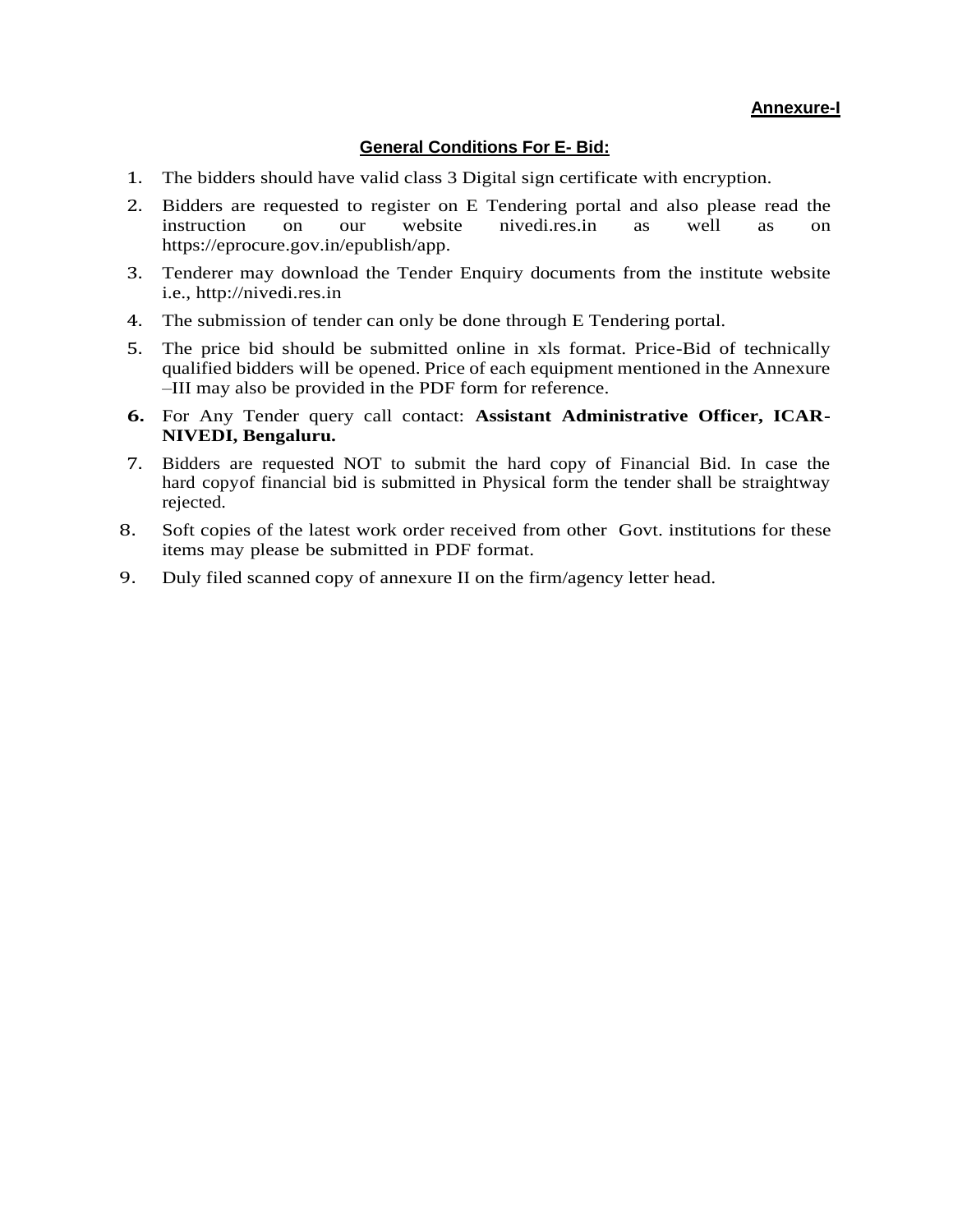### **Annexure-II**

### **TENDER ACCEPTANCE LETTER (To be given on Company letter head/Firm Letter Head)**

To

The Director, ICAR-National Institute for Veterinary Epidemiology and Disease Informatics (NIVEDI) Ramagondanahalli, Bangalore, Karnataka- 560064.

**Ref: Tender Reference No. dated**

Dear Sir,

1. I/We downloaded the tender documents for the above mentioned Tender/work from thewebsite (s) namely:

as per your advertisement, given in the above mentioned website(s).

- 2. I/we hereby certify that we have read the entire terms and conditions of the tender documents from Page No. to (including all documents like annexure(s), schedules(s), etc.) which form part of the contract agreement and I/we shall abide hereby the terms/conditions/clauses contained therein.
- 3. The corrigendum(s) issued from time to time by your department/organization too have also been taken into consideration, while submitting this acceptance letter.
- 4. I/we hereby unconditionally accept the tender conditions of above mentioned tender document(s) corrigendum(s) in its totality/entirety.
- 5. I/we do hereby declare that our Firm has not blacklisted/debarred by any Govt. Department/Public Sector Undertaking.
- 6. I/we certify that all information furnished by our Firm is true and correct and in the event the information is found to be incorrect/untrue or found violated, then your department/organization shall without giving any notice or reason thereof or summarily reject the bid or terminate the contract, without prejudice to any other rights or remedy including the forfeiture of the full said earnest money deposit absolutely.

Yours faithfully,

(Signature of the Bidder, with Official Seal)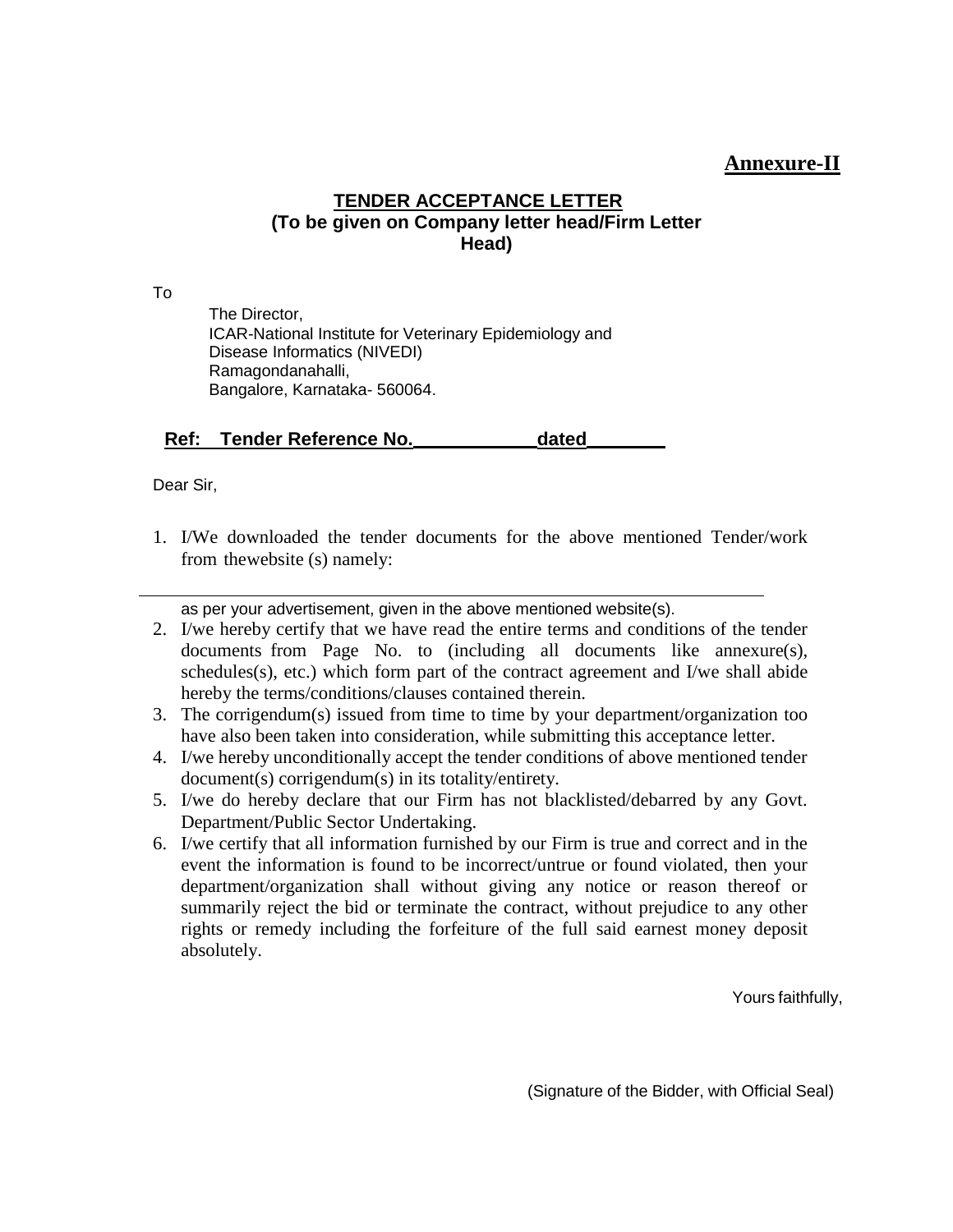| List of various scientific equipment to be calibrated at ICAR-NIVEDI, |  |  |  |  |  |  |  |
|-----------------------------------------------------------------------|--|--|--|--|--|--|--|
| <b>Bengaluru</b>                                                      |  |  |  |  |  |  |  |

| SI.<br><b>Description of item</b><br>No. |                            | <b>Make/Model</b>                                        | Name of the Scientist and<br>Lab name      | Qty                   | Rate |
|------------------------------------------|----------------------------|----------------------------------------------------------|--------------------------------------------|-----------------------|------|
| $\overline{1}$ .                         | Deep Freezer -20 Deg C     | Vest frost                                               | Virology Lab-1                             | 01                    |      |
|                                          |                            | Vest frost BFS 345                                       | Dr. M.Nagalingam/ BSL                      | 01                    |      |
|                                          |                            | Vest frost vertical/RS-F-1                               | Bacteriology lab-1/Dr.                     | 04                    |      |
|                                          |                            |                                                          | Rajeswari. R. Shome                        |                       |      |
|                                          |                            | Vest frost vertical/RS-F-2<br>Horizontal/Blue star/RS-F- |                                            |                       |      |
|                                          |                            | 3                                                        |                                            |                       |      |
|                                          |                            | Horizontal/Blue star/RS-F-                               |                                            |                       |      |
|                                          |                            |                                                          |                                            |                       |      |
|                                          |                            | Vest frost solutions                                     | Virology-2/ Dr.S.S. Patil                  | 03                    |      |
|                                          |                            | <b>Vest Frost</b>                                        | Parasitology lab                           | 01                    |      |
|                                          |                            | <b>Vest Frost</b>                                        | Dr. GBM Reddy                              | 01                    |      |
|                                          |                            | Vest frost                                               | Virology Lab 2                             | 01                    |      |
|                                          |                            | Vest frost                                               | <b>CIF</b>                                 | 01                    |      |
|                                          |                            | Elanpro                                                  | Bacteriology lab-2/ Dr. B. R.              | 02                    |      |
|                                          |                            | Celfrost                                                 | Shome                                      |                       |      |
|                                          |                            | Celfrost                                                 | Parasitology lab/ Dr. P. P.                | 01                    |      |
|                                          |                            |                                                          | Sengupta                                   |                       |      |
|                                          |                            | Celfrost                                                 | BEL3/ Dr. Sathish. B.                      | 01                    |      |
|                                          |                            |                                                          | Shivachandra                               |                       |      |
|                                          |                            | Celfrost                                                 | CIF/ Dr. Sathish, B.                       | 01                    |      |
|                                          |                            |                                                          | Shivachandra                               |                       |      |
|                                          |                            | Vest Frost-3455                                          | Dr. V. Balamurugan                         | 01                    |      |
|                                          |                            | Vest Frost BSF345                                        | Dr. V. Balamurugan                         | 01<br>$\overline{01}$ |      |
|                                          |                            | Vest frost/celfrost                                      | Dr. V. Balamurugan                         | 21                    |      |
| $\overline{2}$                           | Deep Freezer -80 Deg C     | <b>New Brunswick</b>                                     | Serum bank                                 | 03                    |      |
|                                          |                            | Thermo Scientific                                        |                                            |                       |      |
|                                          |                            | Haier DW 86L628                                          | Virology Lab-1                             | 01                    |      |
|                                          |                            | Haier DW 36L628                                          | Bacterial Epidemiology lab-1/              | 01                    |      |
|                                          |                            |                                                          | Dr. B. R. Shome                            |                       |      |
|                                          |                            | Bluestar DW-HL678S                                       | Bacterial Epidemiology lab-2/              | 01                    |      |
|                                          |                            |                                                          | Dr. B. R. Shome                            |                       |      |
|                                          |                            | Haier DW 86L628                                          | Parasitology lab/ Dr. P. P.                | 01                    |      |
|                                          |                            |                                                          | Sengupta                                   |                       |      |
|                                          |                            | Haier DW 86L628                                          | Virology Lab-2                             | 01                    |      |
|                                          |                            |                                                          | Dr. Md. MudassarChanda                     | 01                    |      |
|                                          |                            | Haier Med DW-8616-28                                     | Dr. V. Balamurugan                         | 01                    |      |
|                                          |                            |                                                          |                                            | 10                    |      |
| 3.                                       | <b>Deep Freezer</b>        | New Brunswick U410                                       | Virology Lab-1                             | 01                    |      |
|                                          | $-40$ Deg C                |                                                          | Bacteriology lab-2                         | 01                    |      |
|                                          |                            |                                                          | Bacteriology lab-2                         | 01                    |      |
| 4.                                       | <b>Pipettes</b><br>1000 ul |                                                          |                                            | 03<br>10              |      |
|                                          | 05-10ul                    |                                                          | Serum bank/ Dr. D. Hemadri<br>Virology Lab | 20                    |      |
|                                          | 20-200ul                   |                                                          | Patho epidemiology Lab                     | 06                    |      |
|                                          | 100-1000ul                 |                                                          | Dr. M.Nagalingam/ CIF,                     | 07                    |      |
|                                          | 50-300ul                   |                                                          | BSL, Immunoepidemiology                    |                       |      |
|                                          | 5-50ml                     |                                                          | Bacteriology lab/Dr.                       | 29                    |      |
|                                          | 100-1000ul                 |                                                          | Rajeswari. R. Shome                        |                       |      |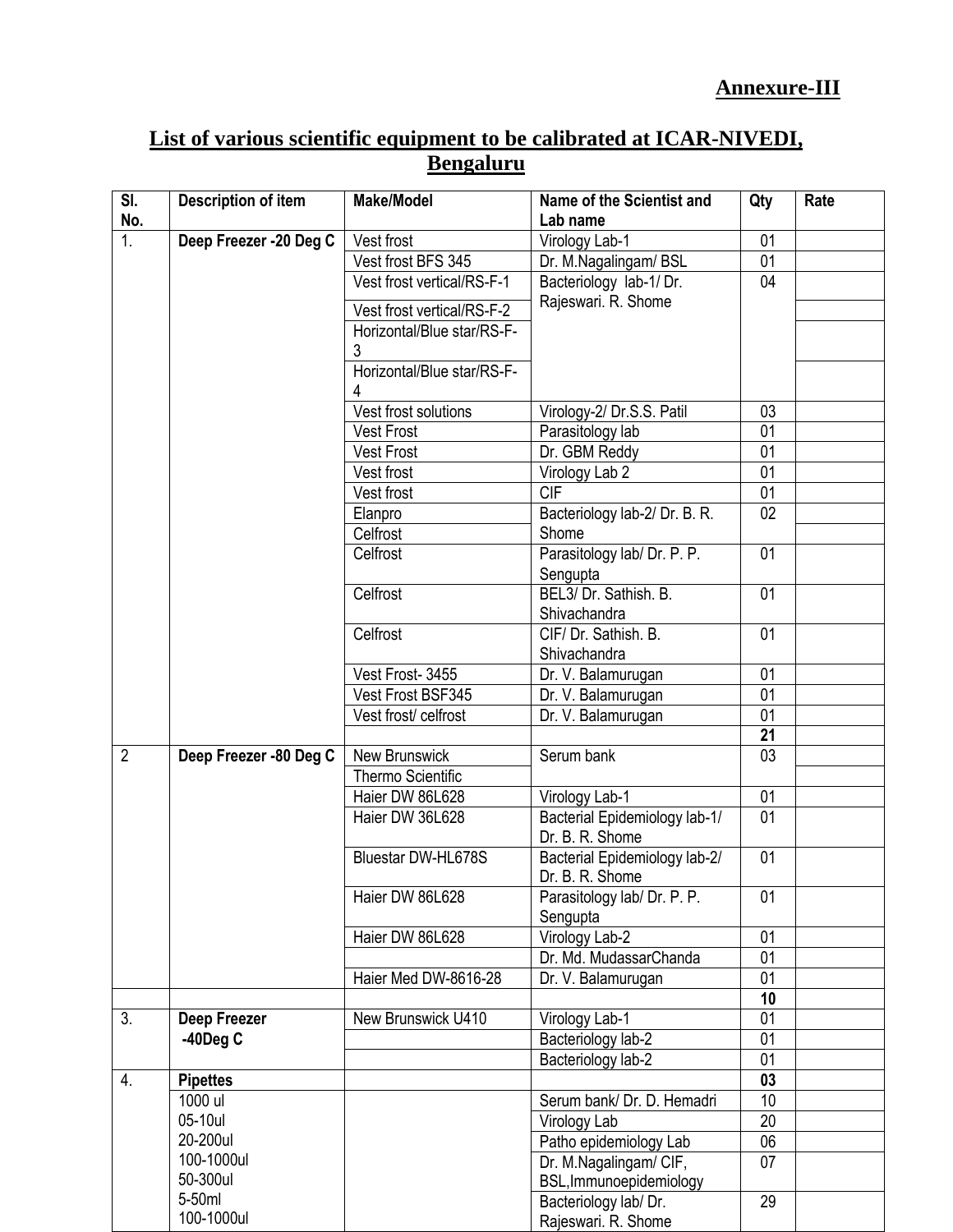|                | $01-2ul$                 |                             | Pathology lab                        | 02              |  |
|----------------|--------------------------|-----------------------------|--------------------------------------|-----------------|--|
|                | 05-10ul                  |                             | Virology Lab-2/ Dr. S. S. Patil      | 10              |  |
|                | 10-100ul                 |                             | Bacteriology lab-2/ Dr. B. R.        | 26              |  |
|                | 20-200ul                 |                             | Shome                                |                 |  |
|                | 100-1000ul               |                             | CIF, BSL lab/ Dr. Sridevi            | 04              |  |
|                | 50-300ul                 |                             |                                      |                 |  |
|                | Single channel           |                             | Rajangam                             |                 |  |
|                |                          |                             |                                      |                 |  |
|                | Multichannel             |                             |                                      |                 |  |
|                | Multichannel pipette     |                             |                                      |                 |  |
|                | Single channel           |                             |                                      |                 |  |
|                | Multichannel pipette/5-  |                             |                                      |                 |  |
|                | 50ul                     |                             | Parasitology lab/ Dr. P.P.           | 19              |  |
|                | Multichannel pipette/5-  |                             | Sengupta                             |                 |  |
|                | 300ul                    |                             | BEL3/ Dr. Sathish. B.                | 11              |  |
|                | Pipette-2 set            |                             |                                      |                 |  |
|                | Single channel           |                             | Shivachandra                         |                 |  |
|                | Multi channel            |                             | Dr. V. Balamurugan                   | 19              |  |
|                | 100-1000ul               |                             |                                      |                 |  |
|                | 10-100ul                 |                             |                                      |                 |  |
|                |                          |                             |                                      |                 |  |
|                | 2-20ul                   |                             |                                      |                 |  |
|                | 20-200ul                 |                             |                                      |                 |  |
|                | $0.5-10$ ul              |                             |                                      |                 |  |
|                | $0.1 - 205$ ul           |                             |                                      |                 |  |
|                |                          |                             |                                      | 163             |  |
| 5 <sub>1</sub> | <b>Biosafety cabinet</b> | Klenzaids cabinet           | Virology lab -1/ Dr. D. Hemadri      | 03              |  |
|                |                          | ESCO Class II type B2       |                                      |                 |  |
|                |                          |                             |                                      |                 |  |
|                |                          | cabinet                     |                                      |                 |  |
|                |                          | Klenzflow laminar air flow  |                                      |                 |  |
|                |                          | Esco/RS/BSC-1               | Bacteriology lab/ Dr.                | 02              |  |
|                |                          | Klenz flow/RS/BSC-2         | Rajeswari. R. Shome                  |                 |  |
|                |                          | ESCO (LAF) BSL-2            | BSL-2                                | 01              |  |
|                |                          | Laminar air flow            | <b>CIF</b>                           | 01              |  |
|                |                          | Laminar air flow            | Pathology lab                        | 01              |  |
|                |                          | cabinet/Klenzaid            |                                      |                 |  |
|                |                          | Bloklenz laminar air flow   | Bacteriology lab-2/ Dr. B. R.        | 03              |  |
|                |                          |                             |                                      |                 |  |
|                |                          | model 1590B60-24-24         | Shome                                |                 |  |
|                |                          | Klenzflow vertical down     |                                      |                 |  |
|                |                          | flow clean air work station |                                      |                 |  |
|                |                          | model 1560R-48-30-30        |                                      |                 |  |
|                |                          | Bloklenz laminar air flow   |                                      |                 |  |
|                |                          | clean air work station      |                                      |                 |  |
|                |                          | model 1590R-48-24-30        |                                      |                 |  |
|                |                          |                             | Parasitology lab/ Dr. P. P.          | 01              |  |
|                |                          |                             | Sengupta                             |                 |  |
|                |                          |                             | BEL3/ Dr. Sathish. B.                | 01              |  |
|                |                          |                             | Shivachandra                         |                 |  |
|                |                          |                             |                                      | 13              |  |
|                |                          |                             |                                      |                 |  |
| 6.             |                          |                             |                                      |                 |  |
|                | Incubator                | Innova 4000/Incubator       | Virology Lab 1                       | $\overline{01}$ |  |
|                |                          | shaker                      |                                      |                 |  |
|                |                          | Incubator/Culture/RS-In-1   | Bacteriology lab/ Dr.                | 02              |  |
|                |                          | Incubator/Culture/RS-In-2   | Rajeswari. R. Shome                  |                 |  |
|                |                          | Thermo scientific/ MAX      | Pathology lab                        | 03              |  |
|                |                          |                             |                                      |                 |  |
|                |                          | Q4000                       |                                      |                 |  |
|                |                          | New Brunswick Excella       | Pathology lab                        | 01              |  |
|                |                          | E24 series model            |                                      |                 |  |
|                |                          | 8524BR000257                |                                      |                 |  |
|                |                          |                             | Virology lab-2/Dr. S.S. Patil        | 01              |  |
|                |                          |                             | Parasitology lab/ Dr. P.P.           | 02              |  |
|                |                          |                             | Sengupta                             |                 |  |
|                |                          |                             | BEL3/Dr. Sathish. B.<br>Shivachandra | 01              |  |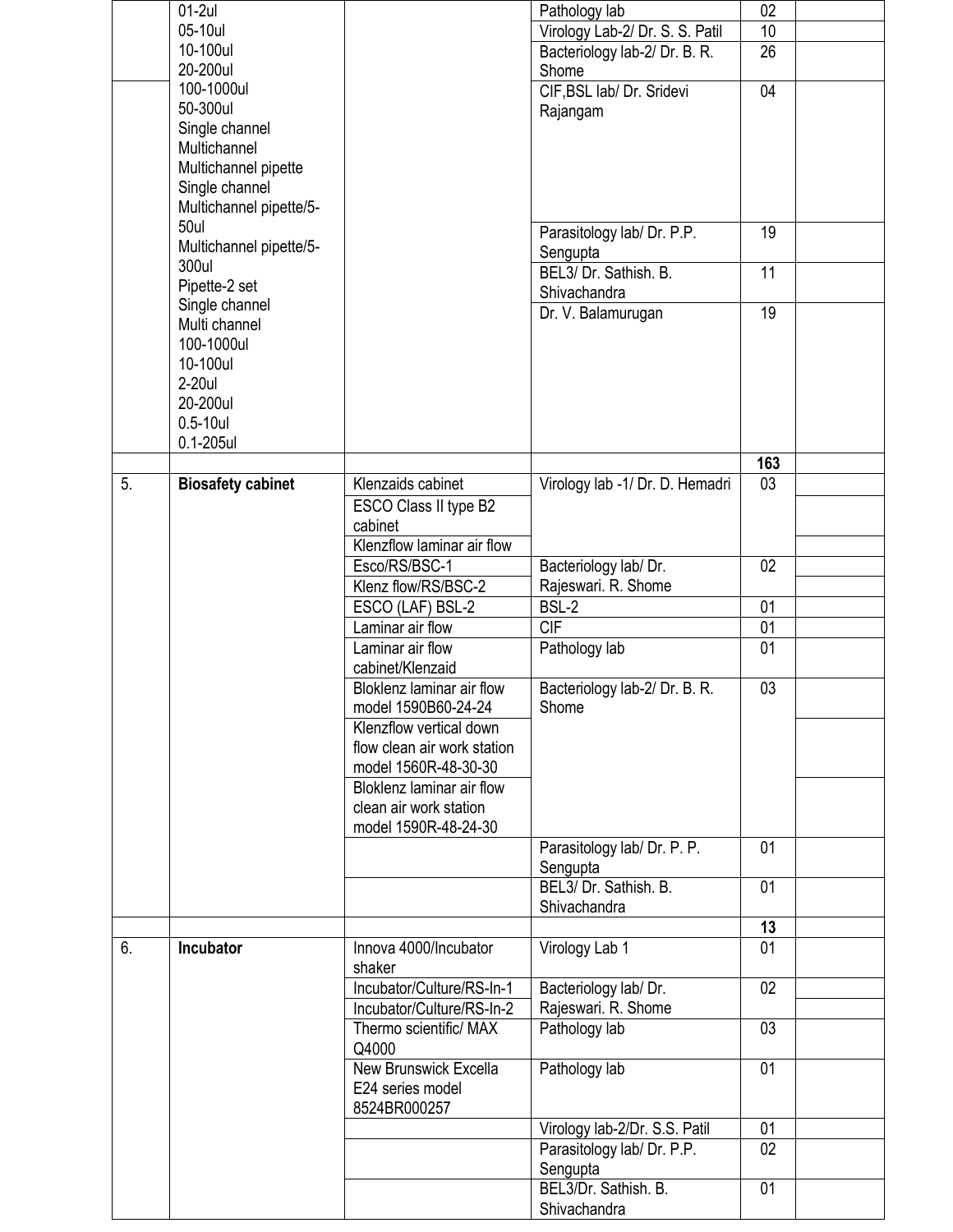|     |                         |                             | Dr. V. Balamurugan            | 02              |  |
|-----|-------------------------|-----------------------------|-------------------------------|-----------------|--|
|     |                         | New Brunswick               | <b>CIF</b>                    | 01              |  |
|     |                         | Incubator for 37 Deg C      | <b>CIF</b>                    | 01              |  |
|     |                         | Incubator for 37 Deg C      | <b>IEL</b>                    | $\overline{01}$ |  |
|     |                         | Refrigerated shaker         | Pathology lab                 | 01              |  |
|     |                         | incubator Thermo            |                               |                 |  |
|     |                         | scientific/Max Q4000        |                               |                 |  |
|     |                         |                             |                               | 17              |  |
|     |                         |                             |                               |                 |  |
|     |                         |                             |                               |                 |  |
| 7.  |                         |                             |                               |                 |  |
|     | <b>Centrifuge</b>       | Spectrafugelabnet           |                               |                 |  |
|     |                         | Kubota 200                  | Virology lab -1               | 03              |  |
|     |                         | 5810R                       |                               |                 |  |
|     |                         | Ultracentrifuge/Thermofish  |                               |                 |  |
|     |                         | er scientific               |                               |                 |  |
|     |                         | Refrigerated                | Dr. M.Nagalingam/ CIF, BSL    | 01              |  |
|     |                         | centrifuge/Eppendorf        |                               |                 |  |
|     |                         | 5418R                       |                               |                 |  |
|     |                         | Refrigerated centrifuge     | Bacteriology lab/Dr.          | 02              |  |
|     |                         | with different rotors/RS-   | Rajeswari. R. Shome           |                 |  |
|     |                         | $RC-1$                      |                               |                 |  |
|     |                         | Table top centrifuge/RS-    |                               |                 |  |
|     |                         | $TC-2$                      |                               |                 |  |
|     |                         | Remi/Lab centrifugeR8       | Virology-2/ Dr.S.S. Patil     | 04              |  |
|     |                         | Sigma/2-16PK                |                               |                 |  |
|     |                         | 5810R/series                | Pathology lab                 | 01              |  |
|     |                         |                             |                               |                 |  |
|     |                         | 22331/Eppendorf<br>5430R    | CIF                           | 01              |  |
|     |                         |                             |                               | 02              |  |
|     |                         | Bench top mini              | Pathology lab                 |                 |  |
|     |                         | centrifuge/eppendorf        |                               |                 |  |
|     |                         | Sigma 3-18K                 | Bacteriology lab-2            | 02              |  |
|     |                         | NF 200 table top centrifuge | Bacteriology lab-2            | 01              |  |
|     |                         | Spin win (mini centrifuge)  | Bacteriology lab-2            | 01              |  |
|     |                         | Mini spin (mini centrifuge) | Bacteriology lab-2            | 01              |  |
|     |                         |                             | Dr. V. Balamurugan            | 01              |  |
|     |                         |                             | BEL3/Dr. Sathish, B.          | 02              |  |
|     |                         |                             | Shivachandra                  |                 |  |
|     |                         |                             | CIF/Dr. Sathish. B.           | 01              |  |
|     |                         |                             | Shivachandra                  |                 |  |
|     |                         |                             |                               | 23              |  |
| 8.  | <b>Water bath</b>       | Culture instruments         | Virology lab 1                | 01              |  |
|     |                         | Lab companion/RW-           | Virology-2/ Dr.S.S. Patil     | 01              |  |
|     |                         | 2025G                       |                               |                 |  |
|     |                         | <b>RE 110 Lauda RE 110</b>  | Bacteriology lab-2/ Dr. B. R. | 01              |  |
|     |                         |                             | Shome                         |                 |  |
|     |                         |                             | Dr. V. Balamurugan            | 01              |  |
|     |                         |                             | Dr. M. Nagalingam/CIF, BSL    | 01              |  |
|     |                         |                             |                               | 05              |  |
| 9.  | <b>Weighing balance</b> | <b>MC 210P</b>              | Virology Lab 1                | 01              |  |
|     | Electric balance        | Sartorius/RS-E-1            | Bacteriology lab-1/Dr.        | 01              |  |
|     |                         |                             | Rajeswari. R. Shome           |                 |  |
|     |                         |                             |                               |                 |  |
|     | Electronic analytical   | Apple weigh infra Itd       | Dr. Md. MudassarChanda        | 01              |  |
|     | balance                 |                             |                               |                 |  |
|     |                         | Precise balance XB 120A     | Bacteriology lab-2/ Dr. B. R. | 03              |  |
|     |                         | Sartorius balance           | Shome                         |                 |  |
|     |                         | Denver balance              |                               |                 |  |
|     |                         |                             |                               | 06              |  |
|     |                         |                             | Virology-2/ Dr.S.S. Patil     | 01              |  |
| 10. | Refrigerator            | Godrej                      | Virology Lab 1                | 03              |  |
|     |                         |                             |                               |                 |  |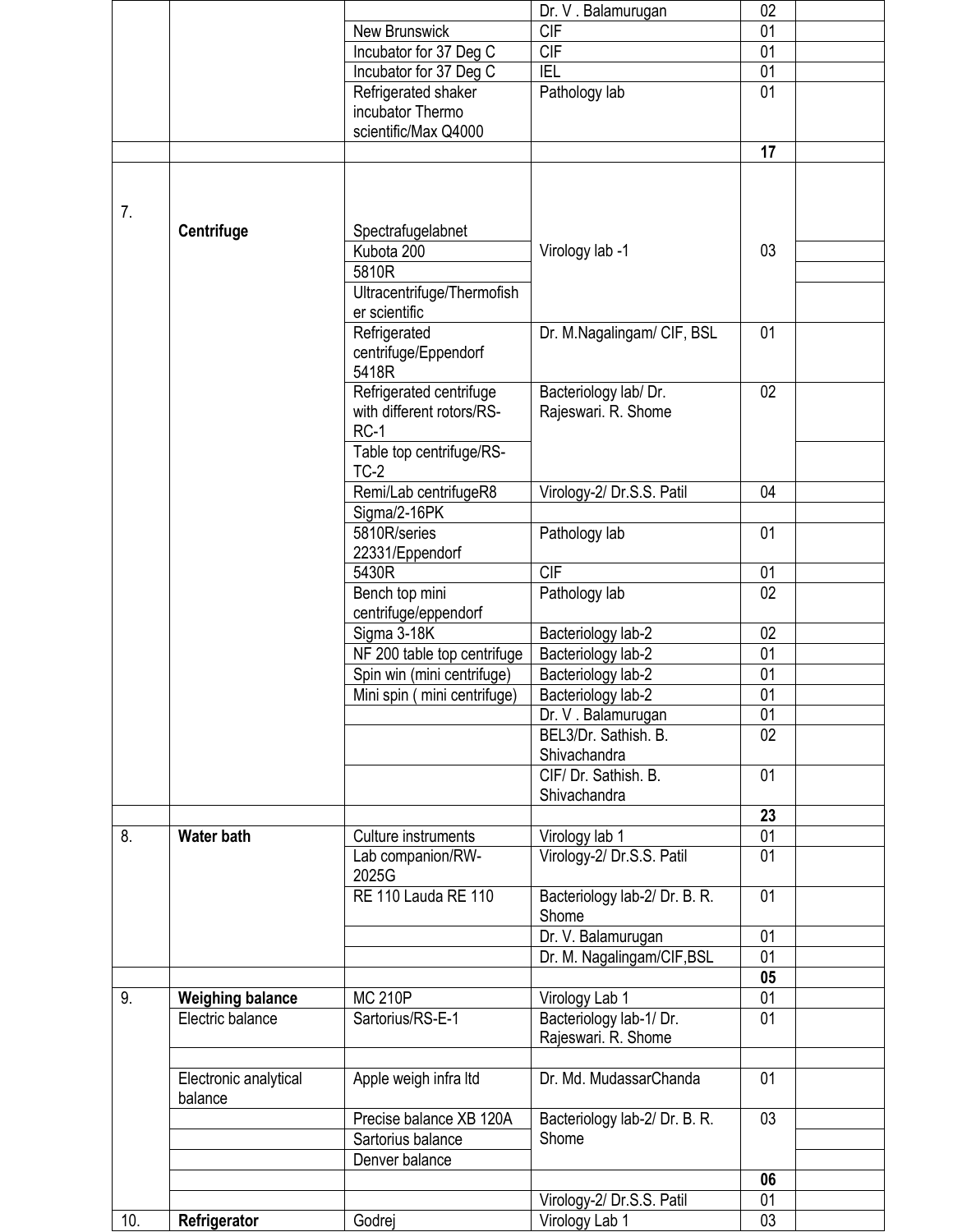|                   |                    | Samsung                                             | Virology Lab 1                          | 01              |  |
|-------------------|--------------------|-----------------------------------------------------|-----------------------------------------|-----------------|--|
|                   |                    | LG/320 Ltr/335 VES                                  | Dr. M.Nagalingam/ BSL                   | 01              |  |
|                   |                    | crystal Eden                                        |                                         |                 |  |
|                   |                    | Whirlpool Intellifresh                              | Dr. M.Nagalingam/<br>Epidiagnostics lab | 01              |  |
|                   |                    | LG/RS-R-1                                           | Bacteriology lab-1/Dr.                  | 06              |  |
|                   |                    | Godrej/RS-R-2                                       | Rajeswari. R. Shome                     |                 |  |
|                   |                    | Godrej/RS-R-3                                       |                                         |                 |  |
|                   |                    | Samsung/RS-R-4                                      |                                         |                 |  |
|                   |                    | $RS-R-5$                                            |                                         |                 |  |
|                   |                    | $RS-R-6$                                            |                                         |                 |  |
|                   |                    | Godrej eon (GFE<br>32B/2007)                        | Dr.S.S. Patil                           | 02 <sub>2</sub> |  |
|                   |                    | LG/GL335VS4/2012                                    | Pathology lab                           | 03              |  |
|                   |                    | <b>SAMSUNG</b>                                      | Dr. GBM Reddy                           |                 |  |
|                   |                    | LG Frost free                                       | Virology lab-2                          | 01              |  |
|                   |                    | LG Frost free                                       | CIF                                     | $\overline{01}$ |  |
|                   |                    | Double door refrigerator/<br>Godrej/Pentacool       | Pathology lab                           | 01              |  |
|                   |                    | Double door refrigerator/<br>Godrej/Frost free      | Pathology lab                           | 01              |  |
|                   |                    |                                                     | Bacteriology lab/Dr. B.R.<br>Shome      | 07              |  |
|                   |                    |                                                     | Dr. Md. Mudassar Chanda                 | 03              |  |
|                   |                    |                                                     | Dr. V. Balamurugan                      | 03              |  |
|                   |                    |                                                     | CIF                                     | 01              |  |
|                   |                    |                                                     | Dr. Jagadish Hiremath                   | $\overline{02}$ |  |
|                   |                    |                                                     |                                         | 38              |  |
| $\overline{11}$ . | Vortexer           | Spinix                                              | Virology Lab 1                          | $\overline{01}$ |  |
|                   |                    |                                                     | Bacterilogy lab-2/Dr. B. R.<br>Shome    | 03              |  |
|                   |                    |                                                     | Dr. Md. Mudassar Chanda                 | 01              |  |
|                   |                    |                                                     | Dr. S.S. Patil                          | 01              |  |
|                   |                    |                                                     |                                         | 06              |  |
| 12                | Microscope         | Nikon Eclipse TS100                                 | Virology Lab 1                          | $\overline{01}$ |  |
|                   |                    | Nikon/RS-M-1                                        | Bacteriology lab-1/Dr.                  | 01              |  |
|                   |                    |                                                     | Rajeswari. R. Shome                     |                 |  |
|                   |                    | Trinocular/Olympus/RS-M-                            | Bacteriology lab-1/Dr.                  | 01              |  |
|                   |                    | 2                                                   | Rajeswari. R. Shome                     |                 |  |
|                   |                    | Stereo zoom/Lawrence &<br>Mayo/NSZ606               | Dr.Md. MudassarChanda                   | 04              |  |
|                   |                    | Compound<br>microscope/Lawrence &<br>mayo/XSZ-N1071 | Dr.Md. MudassarChanda                   | 01              |  |
|                   |                    | Nikon upright bright field<br>cum fluorescence      | Dr.GBM Reddy                            | 01              |  |
|                   |                    | microscope<br>Binocular                             |                                         | 03              |  |
|                   |                    | compound/Olympus/CX-31                              | Parasitology lab/ Dr. P. P.<br>Sengupta |                 |  |
|                   |                    | Inverted binocular/Zeiss                            |                                         |                 |  |
|                   |                    | <b>Binocular</b>                                    |                                         |                 |  |
|                   |                    | zoom/Nikon/SMZ1000                                  |                                         |                 |  |
|                   |                    |                                                     | Dr. V. Balamurugan                      | 02              |  |
|                   |                    |                                                     |                                         | 14              |  |
| 13                | Drybath thermostat |                                                     | Virology Lab 1                          | 01              |  |
|                   | plus               |                                                     | Parasitology lab/Dr. P. P.              | 01              |  |
|                   |                    |                                                     | Sengupta                                |                 |  |
|                   |                    |                                                     |                                         | 02              |  |
| 14                | $CO2$ Incubator    | Hera Cell 240                                       | Virology Lab 1                          | 01              |  |
|                   |                    | ESCO cell culture                                   | Bacteriology lab-2/ Dr. B. R.<br>Shome  | 01              |  |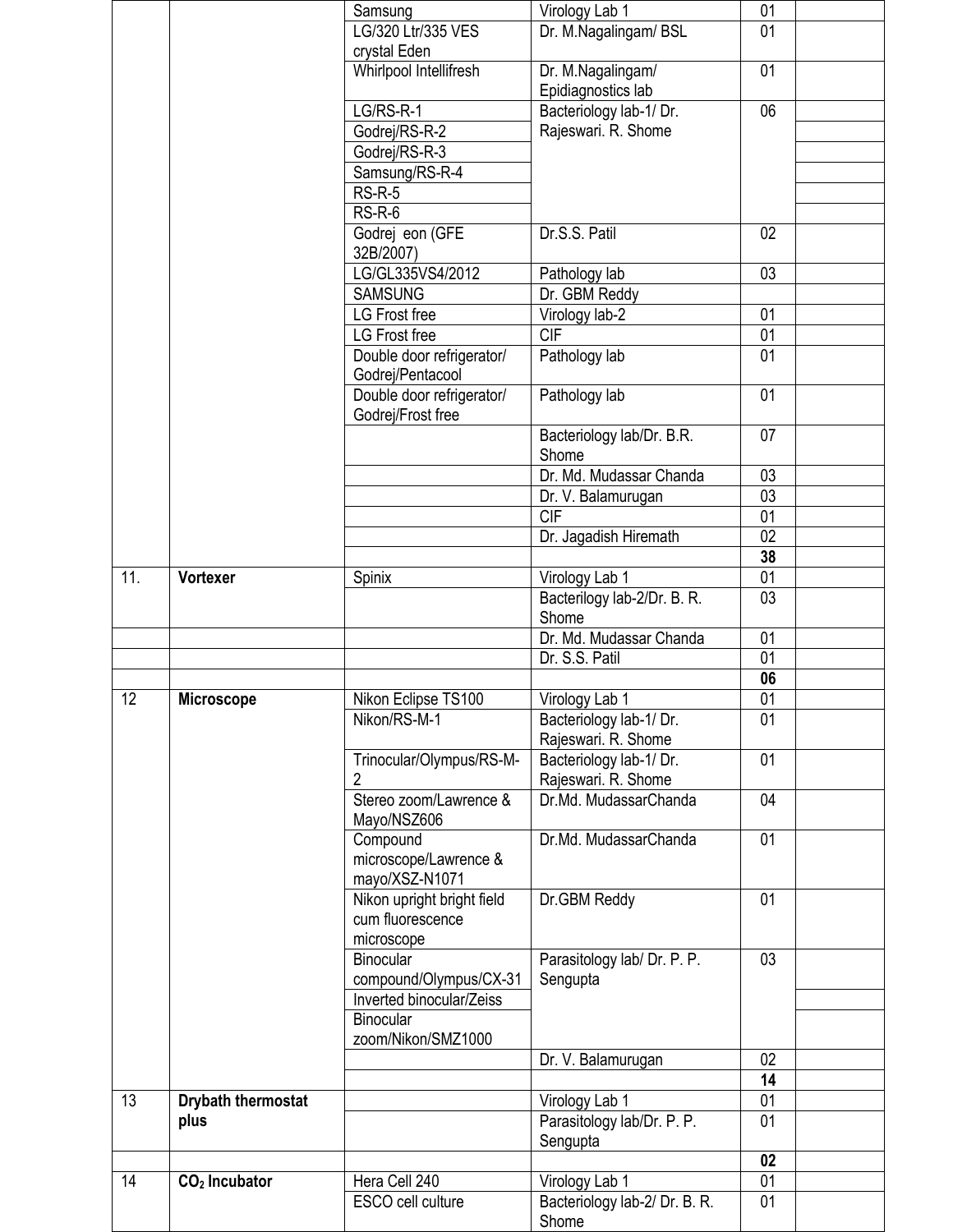|    |                                      |                                     | Virology lab-2/Dr. S.S. Patil                  | 01              |  |
|----|--------------------------------------|-------------------------------------|------------------------------------------------|-----------------|--|
|    |                                      |                                     | Parasitology lab/Dr. P.P.                      | 01              |  |
|    |                                      |                                     | Sengupta                                       |                 |  |
|    |                                      |                                     |                                                | 04              |  |
| 15 | <b>Automatic Tissue</b><br>Processor | Leica TP 1020                       | Patho epidemiology Lab                         | 01              |  |
|    |                                      |                                     |                                                |                 |  |
| 16 | Cryostat OR                          | Leica CM 1850                       | Patho epidemiology Lab                         | 01              |  |
|    | cryomicrotome                        |                                     |                                                |                 |  |
|    |                                      |                                     |                                                |                 |  |
| 17 | 2.5 Litre Benchtop                   | Labconco, USA/7670560               | Dr. M.Nagalingam/ CIF, BSL                     | 01              |  |
|    | freeze dry system                    | Free zone                           |                                                |                 |  |
| 18 | <b>Horizontal</b>                    | Genei/RS-E-1                        | Bacteriology Lab/ Dr.                          | 02 <sub>2</sub> |  |
|    | electrophoresis set                  |                                     | Rajeswari. R. Shome                            |                 |  |
|    | with power pack                      | SciePlas/RS-E-2                     | Bacteriology Lab-1/ Dr.                        | 02              |  |
|    |                                      |                                     | Rajeswari. R. Shome                            |                 |  |
|    |                                      |                                     |                                                | 04              |  |
| 19 | Elisa reader                         | With computer/Teccan/RS-            | Bacteriology Lab/ Dr.                          | 02 <sub>2</sub> |  |
|    |                                      | <b>ER-1</b>                         | Rajeswari. R. Shome                            |                 |  |
|    |                                      | Biorad/RS-ER-2                      | Bacteriology Lab/ Dr.                          | 01              |  |
|    |                                      |                                     | Rajeswari. R. Shome                            |                 |  |
|    |                                      | Tecan sunrise                       | Virology-2/ Dr.S.S. Patil                      | 01              |  |
|    |                                      |                                     |                                                | 04              |  |
| 20 | <b>PCR System</b>                    | Thermal<br>cycler/Eppendorf/RS-PCR- | Bacteriology Lab-1/ Dr.<br>Rajeswari. R. Shome | $\overline{03}$ |  |
|    |                                      |                                     |                                                |                 |  |
|    |                                      | Thermal                             |                                                |                 |  |
|    |                                      | cycler/Eppendorf/RS-PCR-            |                                                |                 |  |
|    |                                      | 2                                   |                                                |                 |  |
|    |                                      | <b>Gradient thermal</b>             |                                                |                 |  |
|    |                                      | cycler/RS-PCR-3                     |                                                |                 |  |
|    |                                      | Realtime PCR LC 480                 | Bacteriology Lab-2/ Dr. B. R.                  | 03              |  |
|    |                                      |                                     | Shome                                          | 01              |  |
|    |                                      | Thermal cycler Eppendorf            | Bacteriology Lab-2/ Dr. B. R.<br>Shome         |                 |  |
|    |                                      |                                     | Virology-2/Dr. S.S. Patil                      | 01              |  |
|    |                                      |                                     | Dr.Jagadish Hiremath                           | 01              |  |
|    |                                      |                                     | Dr. Md. Mudassar Chanda                        | 01              |  |
|    |                                      |                                     | Parasitology lab/Dr.P.P.                       | 01              |  |
|    |                                      |                                     | Sengupta                                       |                 |  |
|    |                                      |                                     | BEL3/Dr. Sathish. B.                           | 01              |  |
|    |                                      |                                     | Shaivachandra                                  | 02              |  |
|    |                                      |                                     | Dr. V. Balamurugan                             | 14              |  |
| 21 | Gel Doc image analysis               | RS-Gel-1                            | Bacteriology Lab/ Dr.                          | 02              |  |
|    | system with computer                 | G-box Gel doc                       | Rajeswari. R. Shome                            |                 |  |
|    |                                      | Alpha ZInnotech                     | Bacteriology Lab-2/ Dr. B. R.                  | 01              |  |
|    |                                      |                                     | Shome                                          |                 |  |
|    |                                      |                                     |                                                | 03              |  |
| 22 | Microwave oven                       | RS-Oven-1                           | Bacteriology Lab-1/ Dr.                        | 01              |  |
|    |                                      |                                     | Rajeswari. R. Shome                            |                 |  |
|    |                                      |                                     | Bacteriology lab-2/Dr.B. R.<br>Shome           | 01              |  |
|    |                                      | Convection/LG/MC808WA               | Pathology lab                                  | 01              |  |
|    |                                      | R                                   |                                                |                 |  |
|    |                                      |                                     |                                                | 03              |  |
| 23 | <b>Shaker</b>                        | RS shaker-1                         | Bacteriology Lab-1/ Dr.                        | 01              |  |
|    |                                      |                                     | Rajeswari. R. Shome                            |                 |  |
|    |                                      |                                     | Dr. V. Balamurugan                             | 01              |  |
|    |                                      |                                     |                                                | 02              |  |

Г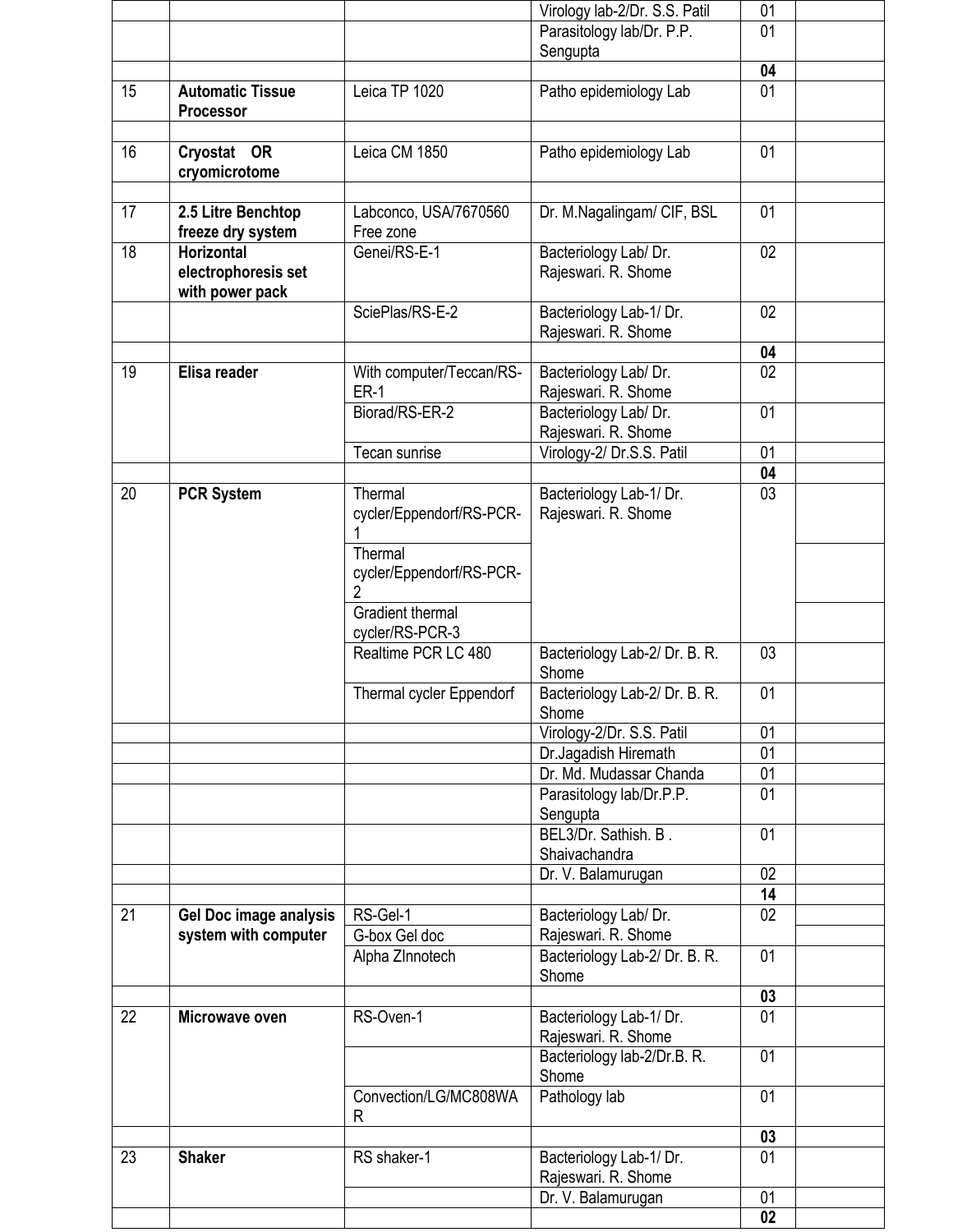| 24              | <b>Problot rocker</b>                            | $RS-P-1$                       | Bacteriology Lab-1/ Dr.<br>Rajeswari. R. Shome               | 01              |  |  |  |  |
|-----------------|--------------------------------------------------|--------------------------------|--------------------------------------------------------------|-----------------|--|--|--|--|
| 25              | Sonicator                                        | <b>RS-S-1</b>                  | Bacteriology Lab/ Dr.<br>Rajeswari. R. Shome                 | 01              |  |  |  |  |
|                 |                                                  |                                | Bactriology Lab/Dr. Rajeswari.<br>R. Shome                   | 01              |  |  |  |  |
|                 |                                                  |                                |                                                              | 02              |  |  |  |  |
| $\overline{26}$ | <b>Magnetic stirrer</b>                          | $RS-M-1$                       | Bacteriology Lab-1                                           | $\overline{01}$ |  |  |  |  |
|                 |                                                  |                                | Bacteriology lab-2/Dr. B.R.<br>Shome                         | 01              |  |  |  |  |
|                 |                                                  |                                |                                                              | 02              |  |  |  |  |
| 27              | <b>Fluorescent</b>                               | RS-FPA-1/RS-FPA-2              |                                                              | 02              |  |  |  |  |
|                 | polarization assay                               |                                | Bacteriology Lab-1/ Dr.<br>Rajeswari. R. Shome               |                 |  |  |  |  |
| 28              | pH meter                                         | Model 356V54/40/Cole<br>Parmer | Pathology                                                    | 01              |  |  |  |  |
|                 |                                                  |                                | Bacteriology Lab-2                                           | 01              |  |  |  |  |
|                 |                                                  |                                | Patho epidemiology lab/Dr.<br>Sridevi Rajangam               | 01              |  |  |  |  |
|                 |                                                  |                                | BEL3/Dr. Sathsih. B.<br>Shivachandra                         | 01              |  |  |  |  |
|                 |                                                  |                                |                                                              | 04              |  |  |  |  |
| 29              | <b>BOD</b> incubator                             |                                | <b>CIF</b>                                                   | 01              |  |  |  |  |
|                 |                                                  |                                | Parasitology lab/Dr. P.P.<br>Sengupta                        | 01              |  |  |  |  |
|                 |                                                  |                                | Dr. V. Balamurugan                                           | $\overline{01}$ |  |  |  |  |
|                 |                                                  |                                |                                                              | 03              |  |  |  |  |
| 30              | <b>Heat block</b>                                | Genex                          | <b>CIF</b>                                                   | 01              |  |  |  |  |
| 31              | Immuno wash                                      | 1575 Biorad                    | <b>IEL</b>                                                   | 01              |  |  |  |  |
| 32              | Nanodrop                                         | 2000C                          | Bacteriology lab-2/ Dr. B. R.                                | 01              |  |  |  |  |
|                 |                                                  |                                | Shome                                                        |                 |  |  |  |  |
| 33              | Flow cyto meter BD<br><b>FACS Canto II</b>       |                                | Bacteriology lab-2/ Dr. B. R.<br>Shome                       | 01              |  |  |  |  |
| 34              |                                                  |                                |                                                              | 01              |  |  |  |  |
|                 | Genetic analyzer 3500                            |                                | Bacteriology lab-2/ Dr. B. R.<br>Shome                       |                 |  |  |  |  |
| 35              | Nucleo counter                                   | <b>SCC 100</b>                 | Bacteriology lab-2/ Dr. B. R.<br>Shome                       | 01              |  |  |  |  |
| 36              | Thermo mixer C                                   | Eppendorf                      | Bacteriology lab-2/ Dr. B. R.<br>Shome                       | 01              |  |  |  |  |
|                 |                                                  |                                |                                                              |                 |  |  |  |  |
| 37              | Roto spin                                        | Tarsons                        | Bacteriology lab-2                                           | 01              |  |  |  |  |
| 38              | Pulse field gel<br>electrophoresis               |                                | Bacteriology lab-2/ Dr. B. R.<br>Shome                       | 01              |  |  |  |  |
| 39              | Loop sterilizer                                  | LA-832/429/2306                | Bacteriology lab-2/ Dr. B. R.<br>Shome                       | 01              |  |  |  |  |
| 40              | <b>Automated</b><br><b>Identification System</b> | BD phoenix M-50                | Bacterial epidemiology lab-1/<br>Dr. B. R. Shome             | 01              |  |  |  |  |
| 41              | Induction                                        | Prestige                       | Bacteriology Lab-2/Dr. B. R.<br>Shome                        |                 |  |  |  |  |
| 42              | Horizontal gel<br>electrophoresis                |                                | Dr. Md. Mudassar Chanda+<br>02 <sub>2</sub><br>Dr. GBM reddy |                 |  |  |  |  |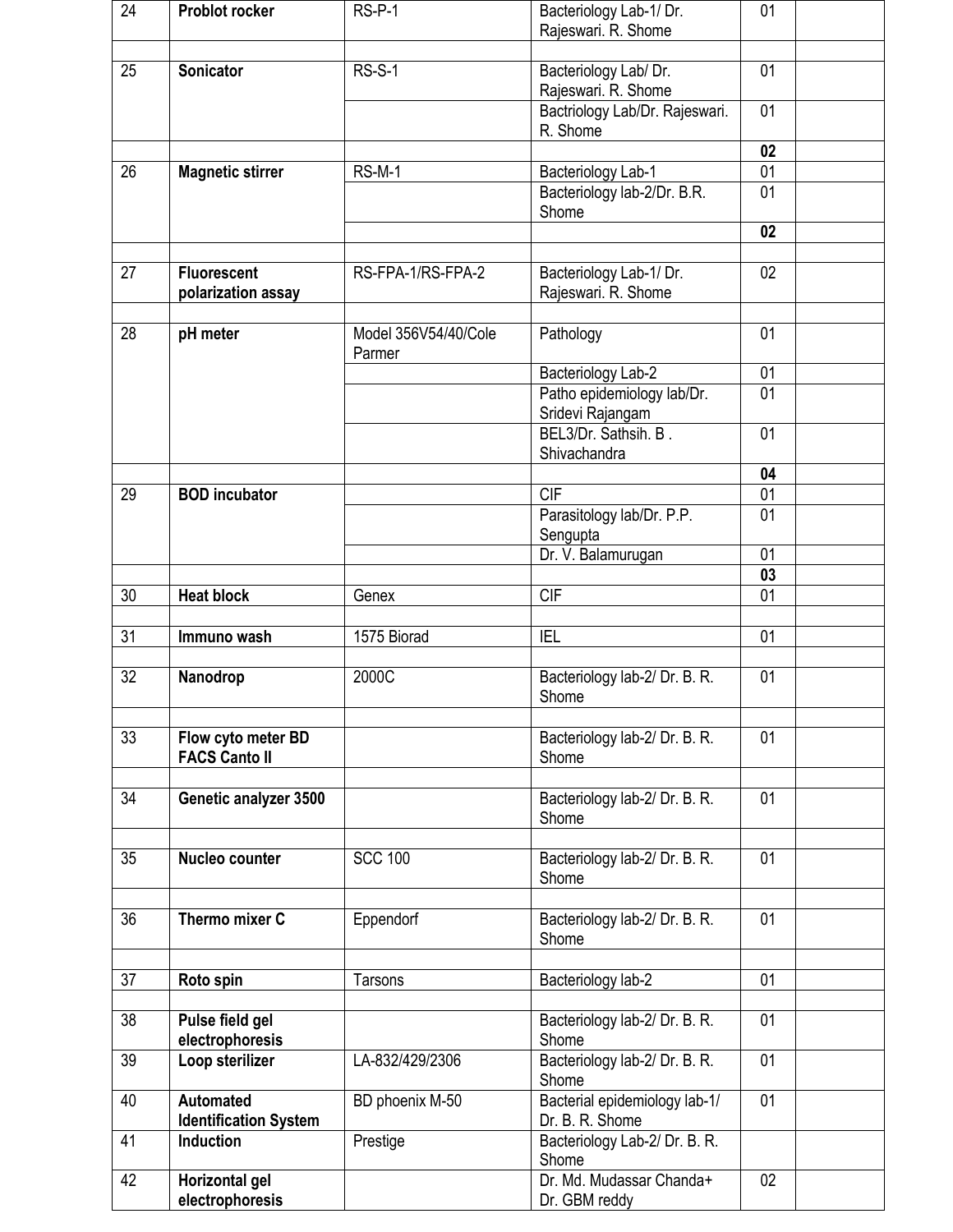| 43              | <b>Automater ELISA</b><br>microplate washer        | Model-1575 | Dr. V. Balamurugan | 01              |
|-----------------|----------------------------------------------------|------------|--------------------|-----------------|
| 44              | Dual temperature<br>heating and cooling<br>machine |            | Dr. V. Balamurugan | 01              |
| 45              | <b>Spinner</b>                                     |            | Dr.R. Shome        | $\overline{03}$ |
|                 |                                                    |            | Dr. B.R. Shome     | $\overline{02}$ |
|                 |                                                    |            | Dr.S.S. Patil      | 02              |
|                 |                                                    |            |                    | 07              |
| 46              | <b>UV Transillumiator</b>                          |            | Dr.S.S. Patil      | 01              |
| 47              | <b>Cell Counter</b>                                |            | Dr.GBM Reddy       | $\overline{01}$ |
| 48              | Double door autoclave                              |            | Dr. Yogisharadhya  | 01              |
| 49              | <b>Vertical autoclave</b>                          |            | Dr. Yogisharadhya  | 02              |
| 50              | <b>Horizontal autoclave</b>                        |            | Dr. Yogisharadhya  | 02              |
| $\overline{51}$ | Hot air oven                                       |            | Dr. Yogisharadhya  | 03              |
| 52              | <b>ICE making machine</b>                          |            | DR. Yogisharadhya  | 01              |
| 53              | <b>Incubator (Drying)</b><br>washing room          |            | Dr. Yogisharadhya  | 01              |
| 54              | <b>Vaccum Cleaner</b>                              |            | Dr. Yogisharadhya  | 01              |

## **Note: - Quantity may increase or decrease as per the requirement of institute for calibration.**

**Note:- Make/Model/Specification may be treated as equivalent to the previous model where model is not mentioned.**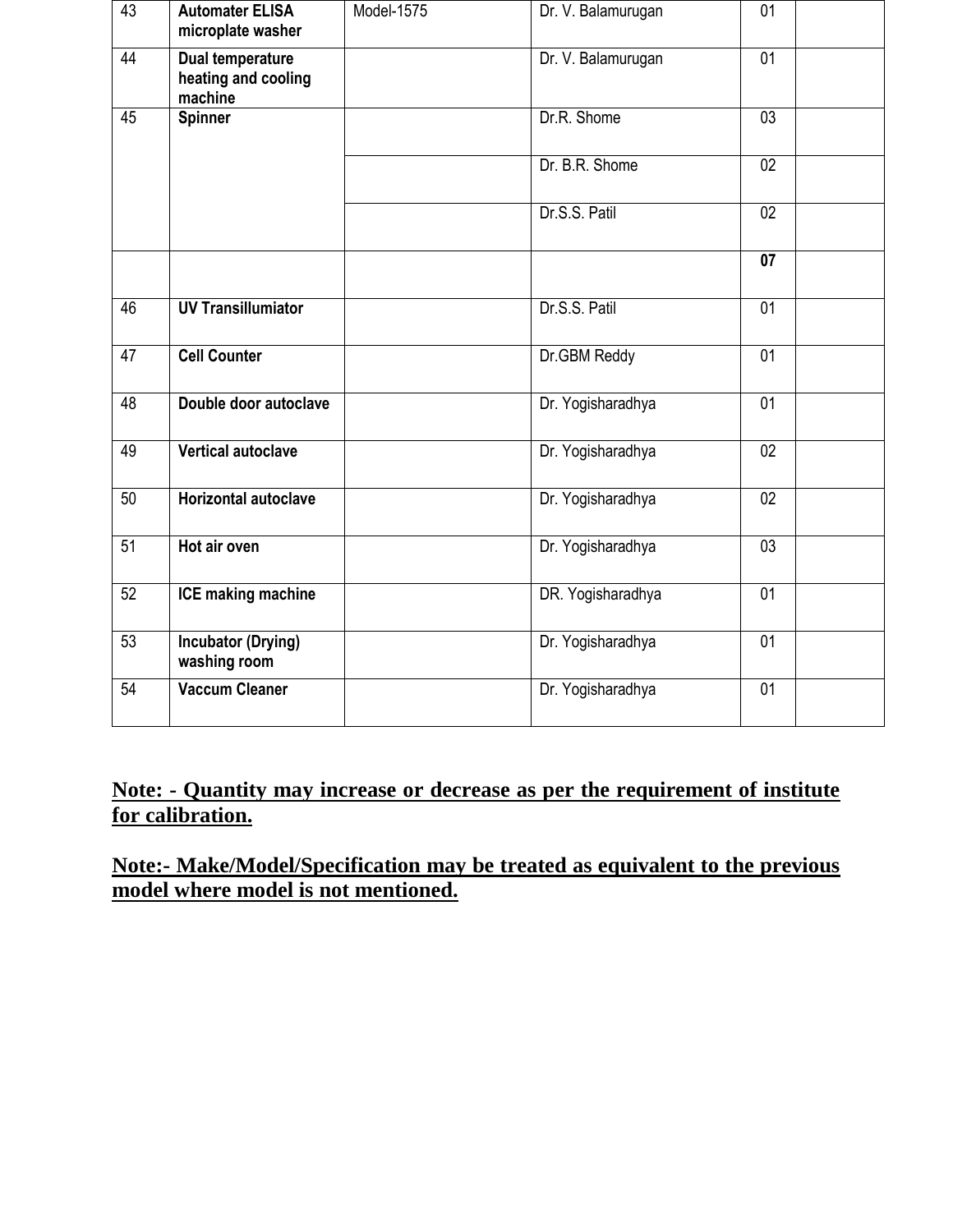### **Annexure-IV**

#### **Price Bid Summary(BOQ)**

|  |                              |  |  |  |  | A B CHOIDIEN DU MIONO RAY BB D BC I |
|--|------------------------------|--|--|--|--|-------------------------------------|
|  | Validate Print Help Wise BoQ |  |  |  |  |                                     |

Tender Inviting Authority: The Director, ICAR - National Institute of Veterinary Epidemology and Disease Informatics, Post Box No. 6450, Ramagondanahalli, Yelahanka, Bangalore - 560 064. Name of Vork: CALIBRATION OF SCIENTIFIC EQUIPMENTS at ICAR - National Institute of Veterinary Epidemology and Disease Informatics, Post Box No. 6450, Ramagondanahalli, Yelahanka, Bangalore - 560 064. Contract No: 5-334/P&S/NIVEDI/2014-15

**Bidder Name** PRICE SCHEDULE (This BOQ template must not be modified/replaced by the bidder and the same should be uploaded after filling the relevent columns, else the bidder is liable to be rejected for this tender. **Bidders are allowed to enter the Bidder Name and Values only ) NUMBE** NUMBE TEXT TEXT \* TEXT # TEXT # NUMBER # NUMBE | NUMBE | NUMBER # **NUMBER #** TEXT # R<sup>\*</sup> R<sup>\*</sup> ٠  $\mathbf{B}$  $\mathbf{B}$  $\overline{\mathsf{SI}}$ . **Item Description Quantity Units** Basic rate in the **TOTAL** TOTAL AMOUNT WITH TOTAL AMOUNT IN **Quoted** Goods **Item** Any Code i Other TAXES (IN FIGURES) VORDS No. Currence figure to be entered and **AMOUNT** Make in INB by the bidder Rs. P **Service Tazes/D Vithout** Other Tax uties/Le **Tazes** Currency vies  $\overline{\mathbf{3}}$  $5$  $12$  $13$  $15$  $\overline{17}$  $53$  $54$  $55$  $\overline{\mathbf{1}}$  $\ddot{\bullet}$ 0.00 INR Zero Only  $\overline{1}$ Deep Freezer-20 Deg 0 item1 21.00 Nos INR  $0.00$  $\overline{2}$ Deep Freezer -80 Deg C 10.00 Nos **INR**  $0.00$ 0.00 INR Zero Only item2 3 Deep Freezer -40 Deg C item3 -3.00 0.00 INR Zero Only  $\overline{4}$ Pipettes item4 163.00 Nos **INB**  $0.00$  $5$ Biosafety Cabinet 13.00 Nos INR  $0.00$ 0.00 INR Zero Only item5 17.00 Nos  $0.00$ 0.00 INR Zero Only  $6$ Incubator item6 **INR**  $\overline{7}$ Centrifuge 23.00 Nos **INB**  $0.00$ 0.00 INR Zero Only item?  $6.00$  Nos **INR**  $0.00$ 0.00 INR Zero Only  $\overline{\mathbf{8}}$ Weighing Balance item8 38.00 Nos  $0.00$ 0.00 INR Zero Only  $_{9}$ **INR** Refrigerator item<sub>3</sub>  $10$ Water Bath item10  $6.00$  Nos **INR**  $0.00$ 0.00 INR Zero Only  $11$ Vortexer 6.00 Nos **INR**  $0.00$ 0.00 INR Zero Only item11 0.00 INR Zero Only  $12$ 14.00 Nos  $0.00$ Microscope **INR** item12 2.00 Nos  $-13$ Drybath Thermostat Plus item13 **INB**  $0.00$ 0.00 INR Zero Only 0.00 INR Zero Only  $14$ CO2 Incubator item14  $4.00$  Nos **INR**  $0.00$  $15$ Automatic Tissue Processor  $1.00$  Nos **INR**  $0.00$ 0.00 INR Zero Only item15  $1.00$  Nos  $0.00$  $16$ Cryostat or Cryomicrotome item16 **INB** 0.00 INR Zero Only  $17$ 2.5 Litre Benchtop Freeze Dry System item17  $1.00$  Nos **INB**  $0.00$ 0.00 INR Zero Only  $4.00$  Nos  $0.00$ 0.00 INR Zero Only  $18$ Horizontal Electrophoresis set with **INR** item18 power pack 0.00 INR Zero Only 19 Elisa Reader item19  $4.00 \, \text{Nos}$ **INR**  $0.00$ 20 PCR System 14.00 Nos **INR**  $0.00$ 0.00 INR Zero Only item20  $\overline{21}$ 3.00 Nos  $0.00$ 0.00 INR Zero Only Gel Doc Image Analysis System with **INR** item21 computer  $\overline{22}$ 3.00 Nos INR  $0.00$ 0.00 INR Zero Only Microwave Oven item22 23 Shaker  $2.00$  Nos **INR**  $0.00$ 0.00 | INR Zero Only item23  $24$ Problot Rocker  $1.00$  Nos **INR**  $0.00$ 0.00 INR Zero Only item24  $25$  $2.00$  Nos INR 0.00 INR Zero Only  $0.00$ Sonicator item25 26 Magnetic Stirrer item26 2.00 Nos **INB**  $0.00$ 0.00 | INR Zero Only  $\overline{27}$ Flurescent Polarization Assay  $2.00$  Nos **INR**  $0.00$ 0.00 | INR Zero Only item27  $28$ PHMeter  $4.00$  Nos INR  $0.00$ 0.00 INR Zero Only item28 **TINR**  $0.00$ 0.00 | INR Zero Only 29 **BOD** Incubator item29  $3.00$  Nos  $30$  $1.00$  Nos **INR**  $0.00$ 0.00 | INR Zero Only Heat Block item30  $\overline{31}$  $1.00$  Nos  $N$  $0.00$ 0.00 INR Zero Only Immuno Wash item31